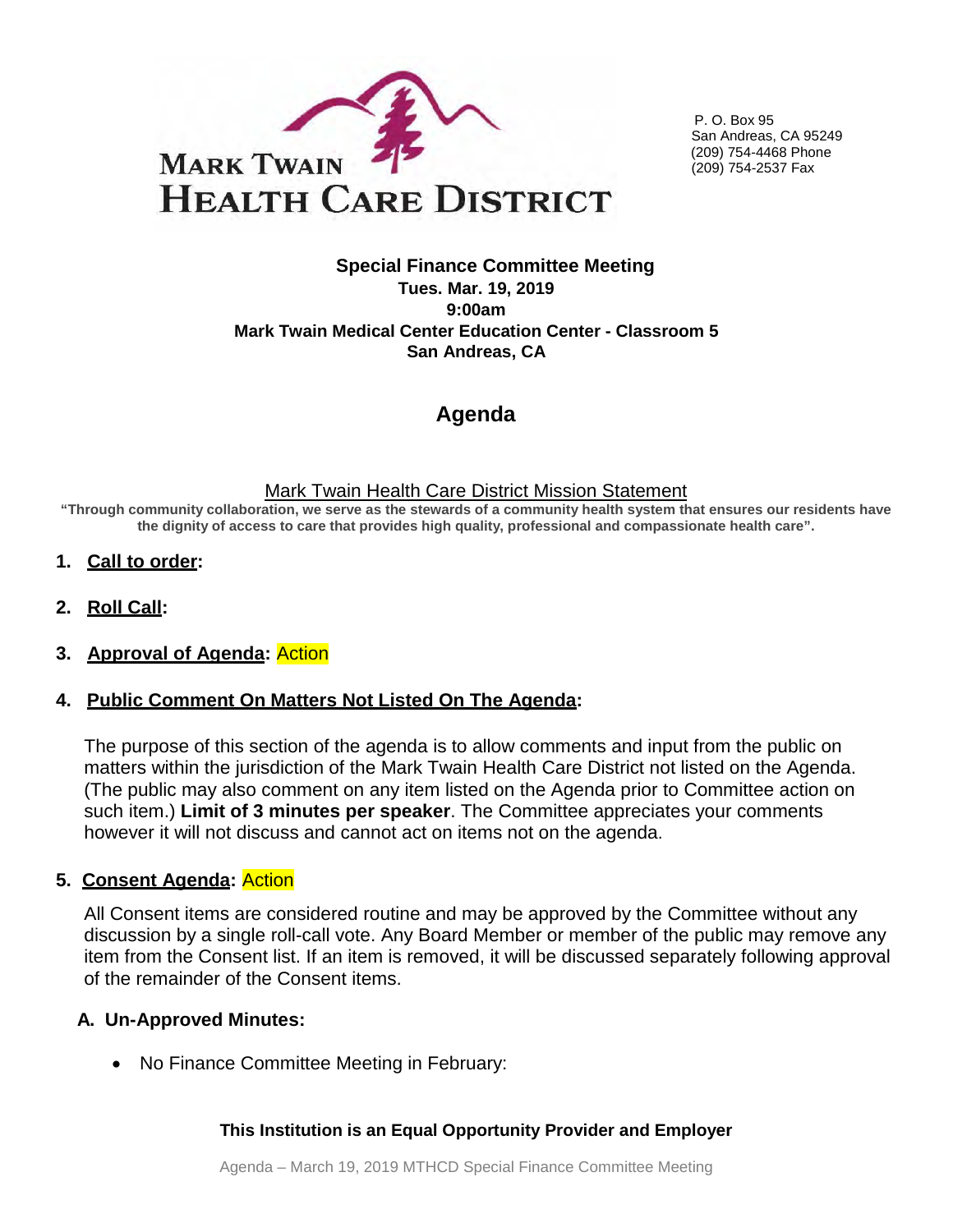## **B. Bank and Investment Statements:**

- Bank of Stockton:
- Umpqua Bank:
- Five-Star Bank:
- US Bank:
- Cal Trust:
- **6. Accountant's Report:** Action...........................................................................................Mr. Wood
	- Financial Status, Trends, Long-Term Views and Cashflow:
	- February Financials Will Be Presented to The Committee:
	- Investment Update: Action
- **7. Executive Director's Report ...........................................................................................** Dr. Smart
	- USDA (SF 271) Outlay Report (Feb. 28, 2019):
	- Update on Lease:
- **8. Treasurer's Report..................................................................................................... .**Ms. Atkinson
	- Update on Community Member: **Action**
	- Budget Cycle Planning and Input:

# **9. Comments and Future Agenda Items:**

- **10. Next Meeting:** 
	- The next meeting will be April 10, 2019.

# **11. Adjournment:** Action

**This Institution is an Equal Opportunity Provider and Employer**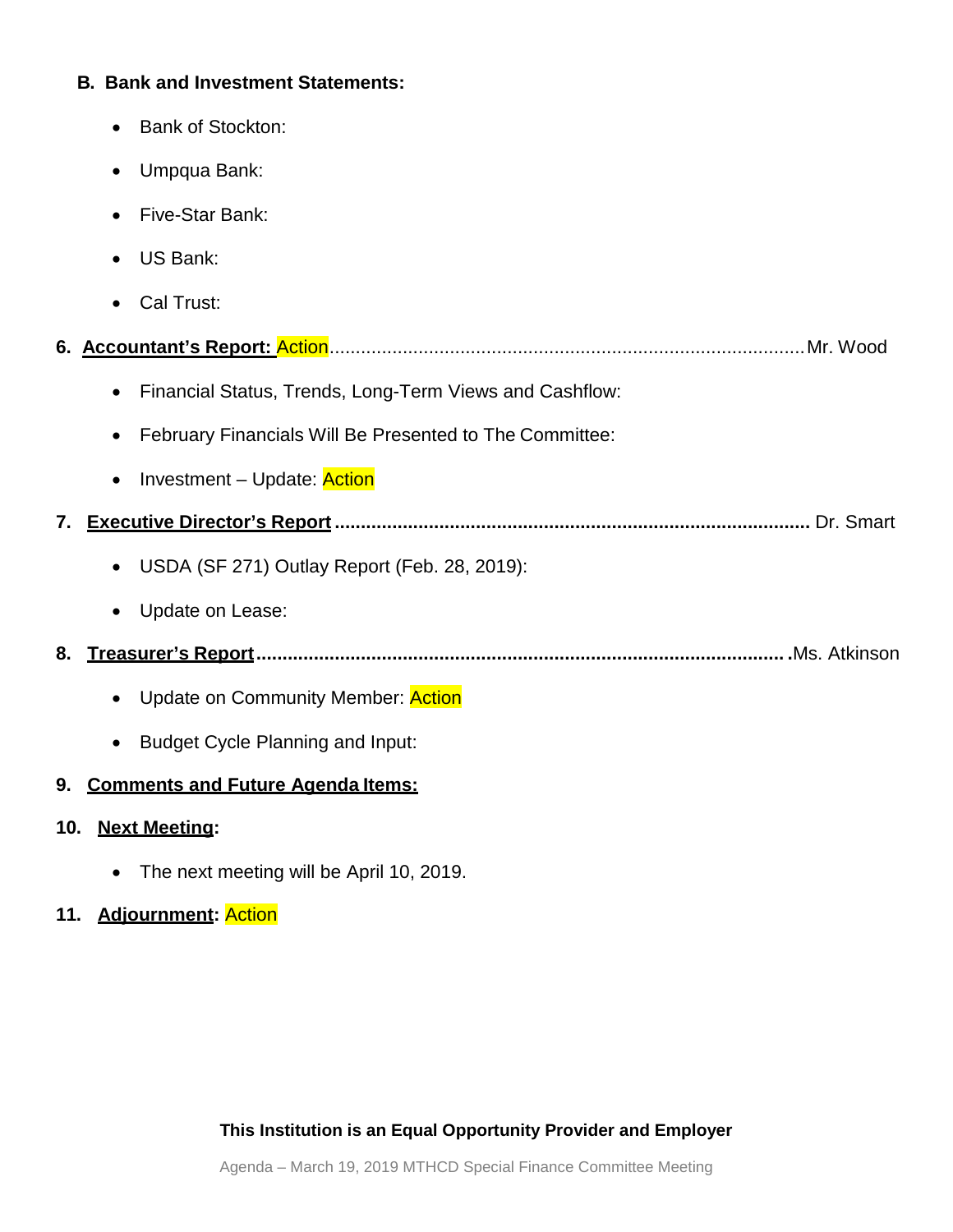

MARK TWAIN HEALTH CARE DISTRICT<br>PO BOX 95<br>SAN ANDREAS CA 95249

\*Page  $\overline{\phantom{a}}$ 

 $2 - 28 - 19$ 

QUESTIONS? PLEASE CALL 209-929-1600 OR 800-941-1494

#### BUSINESS STANDARD CHECKING

| SUMMARY<br>Previous Balance<br>Deposits/Credit<br>$\ddot{\phantom{1}}$<br>Checks/Debits<br>Service Charge<br>Current Balance<br>Days in Current Period | $1 - 31 - 19$<br>$\frac{1}{2}$<br>28                   | 549,508.10<br>349,644.05<br>567, 624.86<br>.00.<br>331, 527.29 |                                 |
|--------------------------------------------------------------------------------------------------------------------------------------------------------|--------------------------------------------------------|----------------------------------------------------------------|---------------------------------|
| EFT ACTIVITY<br>Date<br>Tracer<br>$2 - 07$                                                                                                             | Description<br>TREAS 310<br>RD.<br>MARK TWAIN HEALTH C | MISC PAY                                                       | Amount<br>349644.05             |
| CHECKS PAID<br>Serial No.<br>Date<br>1005<br>$2 - 08$                                                                                                  | Amount<br>317624.86                                    | Serial No.<br>Date<br>$1006$ 2-13                              | Amount<br>250000.00             |
| DAILY BALANCE SUMMARY<br>Date<br>$1 - 31$<br>$2 - 13$                                                                                                  | Balance<br>Date<br>549508.10<br>$2 - 07$<br>331527.29  | Balance<br>Date<br>899152.15<br>$2 - 08$                       | Balance<br>581527.29            |
| Total Net Returned Item Fees<br>Total Net Overdraft Fees<br>Total Net Fees Charged                                                                     |                                                        | This Cycle<br>.00<br>.00<br>.00                                | <b>YTD</b><br>.00<br>.00<br>.00 |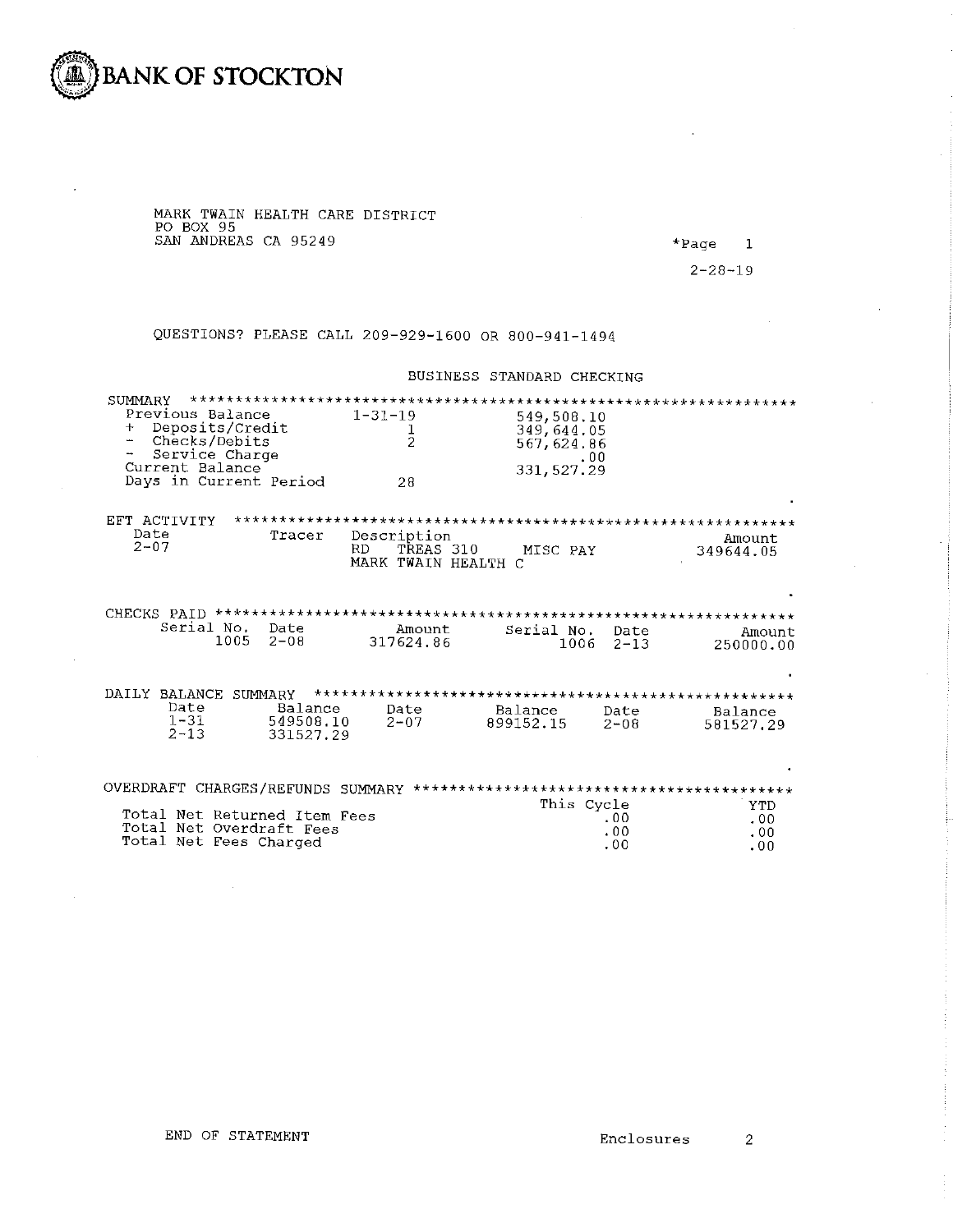Mark Twain Health Care District  $\overline{2}/28/19$ Valley Springs Clinic<br>P. 0. Box 95 Enclosures San Andreas CA 95249

Use Five Star Bank's mobile banking app on your smart device to<br>check your balance or transaction history, deposit checks, activate<br>your debit card, and more! Call (916) 626-5012 to enroll.

| Public Interest Checking |           | Number of Enclosures                     |           |
|--------------------------|-----------|------------------------------------------|-----------|
| Account Number           |           | Statement Dates $2/01/19$ thru $2/28/19$ |           |
| Previous Balance         | 16.329.28 | Days in the Statement Period             | -28       |
| Deposits/Credits         | .00.      | Average Ledger                           | 16,329,28 |
| Checks/Debits            | .00       | Average Collected                        | 16,329.28 |
| Service Charge           | $.00 \,$  | Interest Earned                          | 3.13      |
| Interest Paid            | 3.13      | Annual Percentage Yield Earned           | $0.25\%$  |
| Current Balance          |           | 16.332.41 2019 Interest Paid             | 7.28      |

| Date         | Deposits and Additions<br>Description<br>2/28 Interest Deposit  |                      | Amount<br>3.13 |
|--------------|-----------------------------------------------------------------|----------------------|----------------|
| Date<br>2/01 | Daily Balance Information<br>Balance Date<br>$16,329.28$ $2/28$ | Balance<br>16,332.41 |                |

Interest Rate Summary Date Rate  $1/31$ 0.250000%

l,

We're launching a new website in October! Online account access<br>will not be affected. New features will include security tips and more!<br>Email feedback@fivestarbank.com with any questions.

Page

 $\mathbf 1$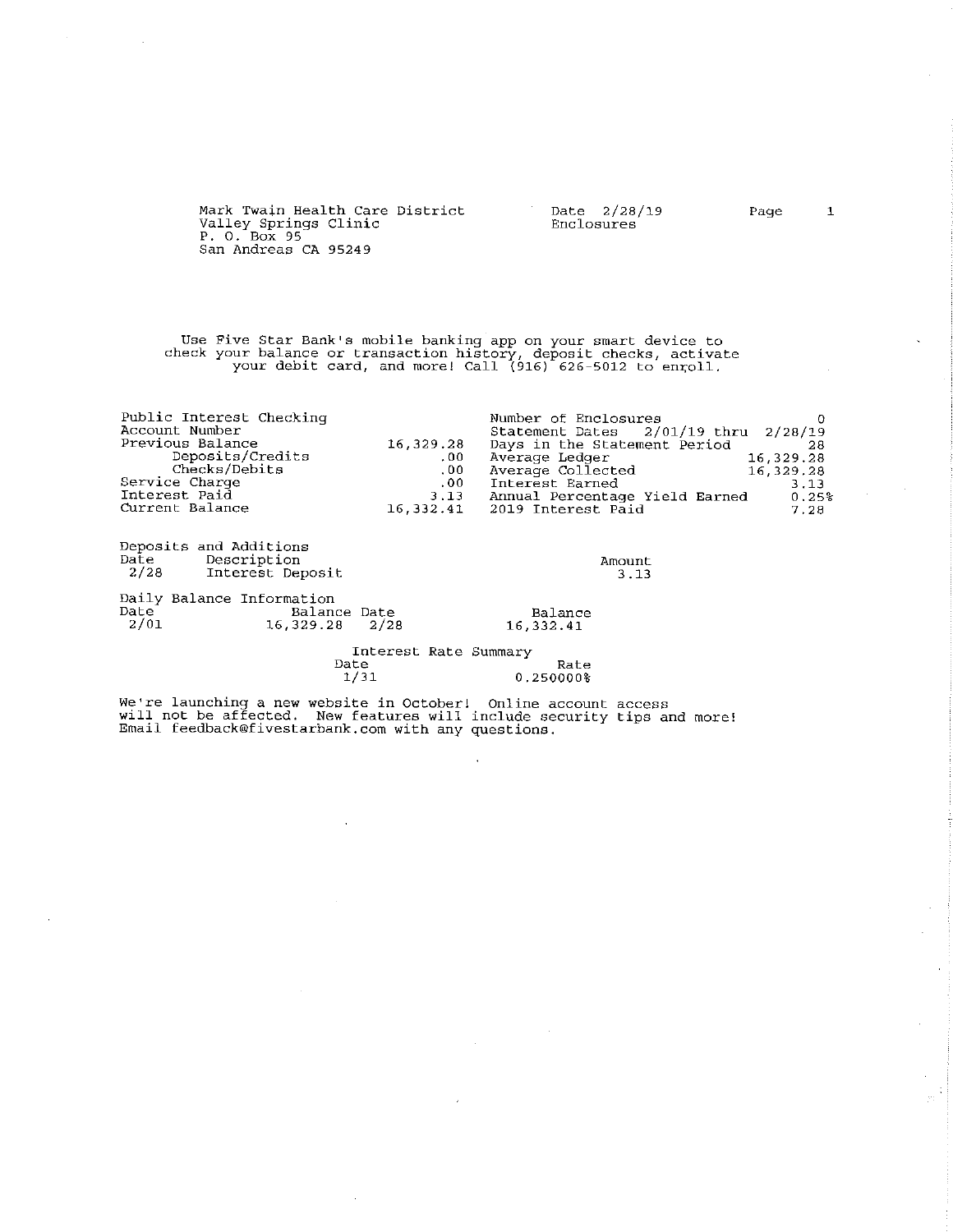| Mark Twain Health Care District<br>P. O. Box 95<br>San Andreas CA 95249 | Date 2/28/19<br>Enclosures | Page | 59. |
|-------------------------------------------------------------------------|----------------------------|------|-----|
|                                                                         |                            |      |     |

 $\sim 10^7$ 

 $\hat{\boldsymbol{\cdot}$ 

Use Five Star Bank's mobile banking app on your smart device to<br>check your balance or transaction history, deposit checks, activate<br>your debit card, and more! Call (916) 626-5012 to enroll.

 $\sim$ 

| Date   | Deposits and Additions<br>Description |                             | Amount       |
|--------|---------------------------------------|-----------------------------|--------------|
| 2/12   | Remote Capture Deposit                |                             | 250,000.00   |
| 2/13   | Remote Capture Deposit                |                             | 3,448.59     |
| 2/14   | TRANSFER                              | MARK TWAIN HEALT            | 100,000.00   |
|        | TRACE#-                               | 19/02/14                    |              |
| 2/20   | TRANSFER                              | MARK TWAIN HEALT            | 100,000.00   |
|        |                                       | 19/02/20                    |              |
|        | TRACE#-                               |                             |              |
| 2/28   | Interest Deposit                      |                             | 18.51        |
|        | Checks and Withdrawals                |                             |              |
| Date a | Description                           |                             | Amount       |
| 2/04   |                                       | QUICKBOOKS INTUIT PAYROLL S | $2,678.50 -$ |
|        |                                       | 19/02/04                    |              |
|        | TRACE#-                               |                             |              |
| 2/05   |                                       | OUICKBOOKS INTUIT PAYROLL S | 4,663.82-    |
|        |                                       | 19/02/05                    |              |
|        | TRACE#-                               |                             |              |
| 2/08   |                                       | EDD EFTPMT EMPLOYMENT DEVEL |              |
|        |                                       | 19/02/08                    | $778.69 -$   |
|        | TRACE#-                               |                             |              |
|        |                                       |                             |              |
| 2/08   | USATAXPYMT IRS                        |                             | $2,886.16 -$ |
|        |                                       | 19/02/08                    |              |

 $\sim 10$ 

 $\sim 10^{-1}$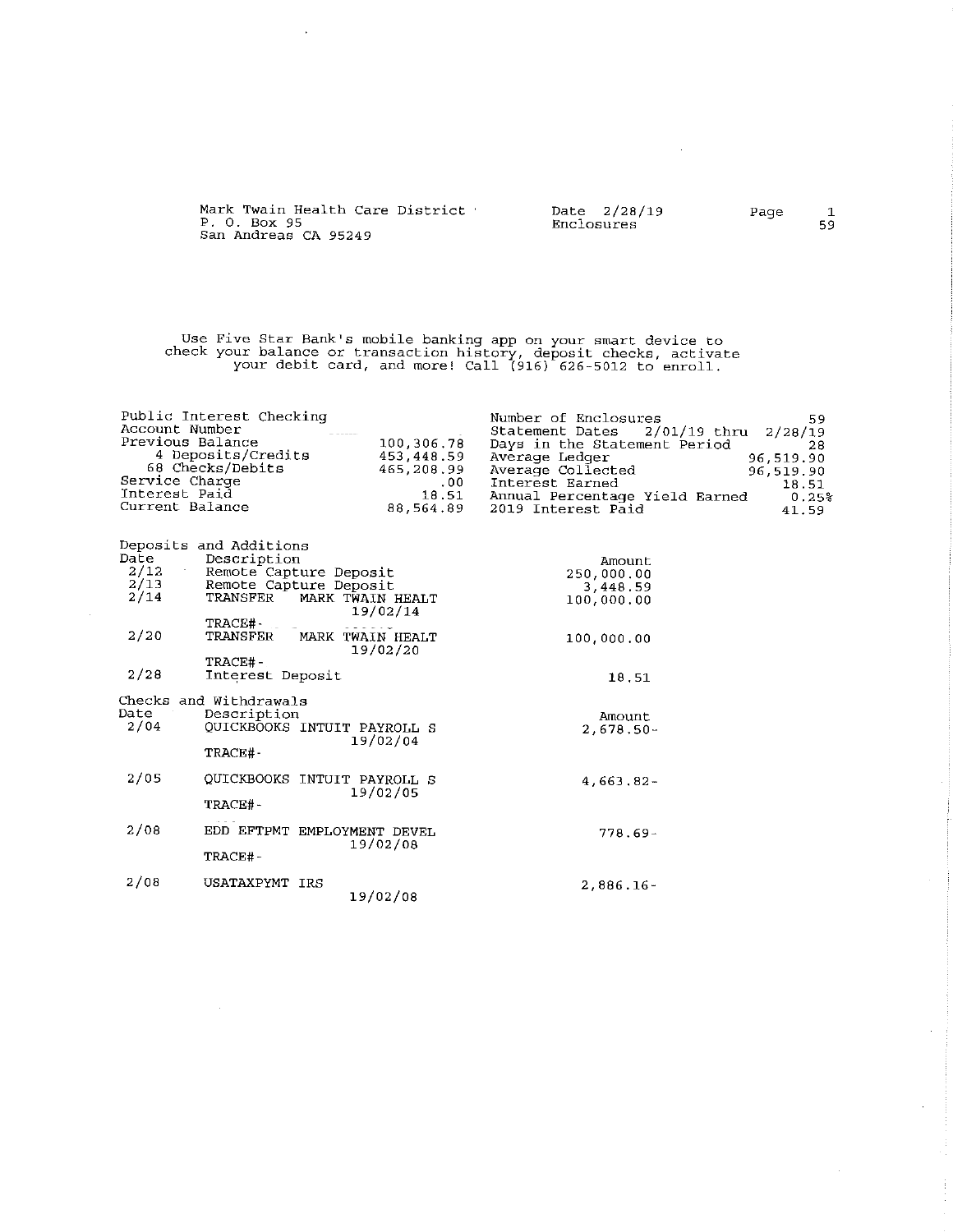Date 2/28/19<br>Enclosures

 $\mathcal{A}^{\mathcal{A}}$ 

Amount

 $\bar{\beta}$ 

 $\begin{array}{l} \Omega_{\rm{max}} \\ \Omega_{\rm{max}} \\ \Omega_{\rm{max}} \end{array}$ 

 $\mathcal{A}$ 

|                      | Public Interest Checking                                                   | (Continued)                                                               |
|----------------------|----------------------------------------------------------------------------|---------------------------------------------------------------------------|
| Date                 | Checks and Withdrawals<br>Description<br>TRACE#-                           | Amount                                                                    |
| 2/13                 | <b>PAYMENT</b><br><b>VISA</b><br>19/02/13                                  | 1,988.81-                                                                 |
| 2/13                 | TRACE#-<br>Transf to Mark Twain HCD MMA<br>Confirmation number             | $175,000.00 -$                                                            |
| 2/14                 | Transf to Mark Twain HCD MMA                                               | $100,000,00-$                                                             |
| 2/20                 | Confirmation number<br>QUICKBOOKS INTUIT PAYROLL S<br>19/02/20<br>TRACE#-  | $6,466.91 -$                                                              |
| 2/20                 | Transf to Mark Twain HCD MMA<br>Confirmation number                        | $50,000.00 -$                                                             |
| 2/27                 | EDD EFTPMT EMPLOYMENT DEVEL<br>19/02/27<br>TRACE#-                         | $632.10 -$                                                                |
| 2/27                 | USATAXPYMT IRS<br>19/02/27<br>TRACE#-                                      | $2,479.22 -$                                                              |
| Date<br>2/06<br>2/06 | Checks in Serial Number Order<br>Check No<br>Amount Date<br>15154<br>15155 | Check No<br>328.87 2/05<br>15175<br>ar oo alar<br>1 = 1 <b>= <i>c</i></b> |

 $\sim$ 

 $\bar{\mathcal{L}}$ 

 $\sim$ 

| 47 V U    | ᆂᄀᆂᄀᄺ  |                       | 328.87   | 2705 | 15175    | 100.00    |
|-----------|--------|-----------------------|----------|------|----------|-----------|
| 2/06      | 15155  |                       | 25,00    | 2/05 | 15176    | 100.00    |
| 2/12      | 15156  |                       | 383.84   | 2/28 | 15177    | 100.00    |
| 2/04      | 15157  |                       | 65.00    | 2/06 | 15178    | 100.00    |
| 2/04      | 15158  |                       | 14.53    | 2/05 | 15179    | 51.04     |
| 2/04      | 15159  |                       | 194.90   | 2/12 | 15180    | 12,000.00 |
| 2/07      | 15160  |                       | 25.00    | 2/12 | 15181    | 120.00    |
| 2/20      | 15161  |                       | 2,148.12 | 2/20 | 15182    | 7.620.43  |
| 2/07      | 15162  |                       | 1,078.98 | 2/12 | 15183    | 117.21    |
| 2/05      | 15164* |                       | 33.63    | 2/12 | 15184    | 259.17    |
| 2/04      | 15165  |                       | 505.33   | 2/14 | 15185    | 170.40    |
| 2/04      | 15166  |                       | 124.19   | 2/12 | 15186    | 419.79    |
| 2/04      | 15167  |                       | 1,330.85 | 2/11 | 15187    | 210.50    |
| 2/11      | 15169* |                       | 8,750.00 | 2/15 | 15188    | 1.862.76  |
| 2/15      | 15170  |                       | 4,646,25 | 2/11 | 15189    | 568.17    |
| 2/08      | 15171  |                       | 1,442.25 | 2/13 | 15190    | 19.331.89 |
| 2/05      | 15172  |                       | 7,436,00 | 2/12 | 15191    | 467.62    |
| 2/06      | 15173  |                       | 136,40   | 2/20 | $15193*$ | 247.50    |
| 2/04      | 15174  |                       | 100.00   | 2/12 | 15194    | 829.59    |
| * Denotes |        | missing check numbers |          |      |          |           |
|           |        |                       |          |      |          |           |

 $\bar{z}$ 

 $\hat{\boldsymbol{\beta}}$ 

 $\bar{\alpha}$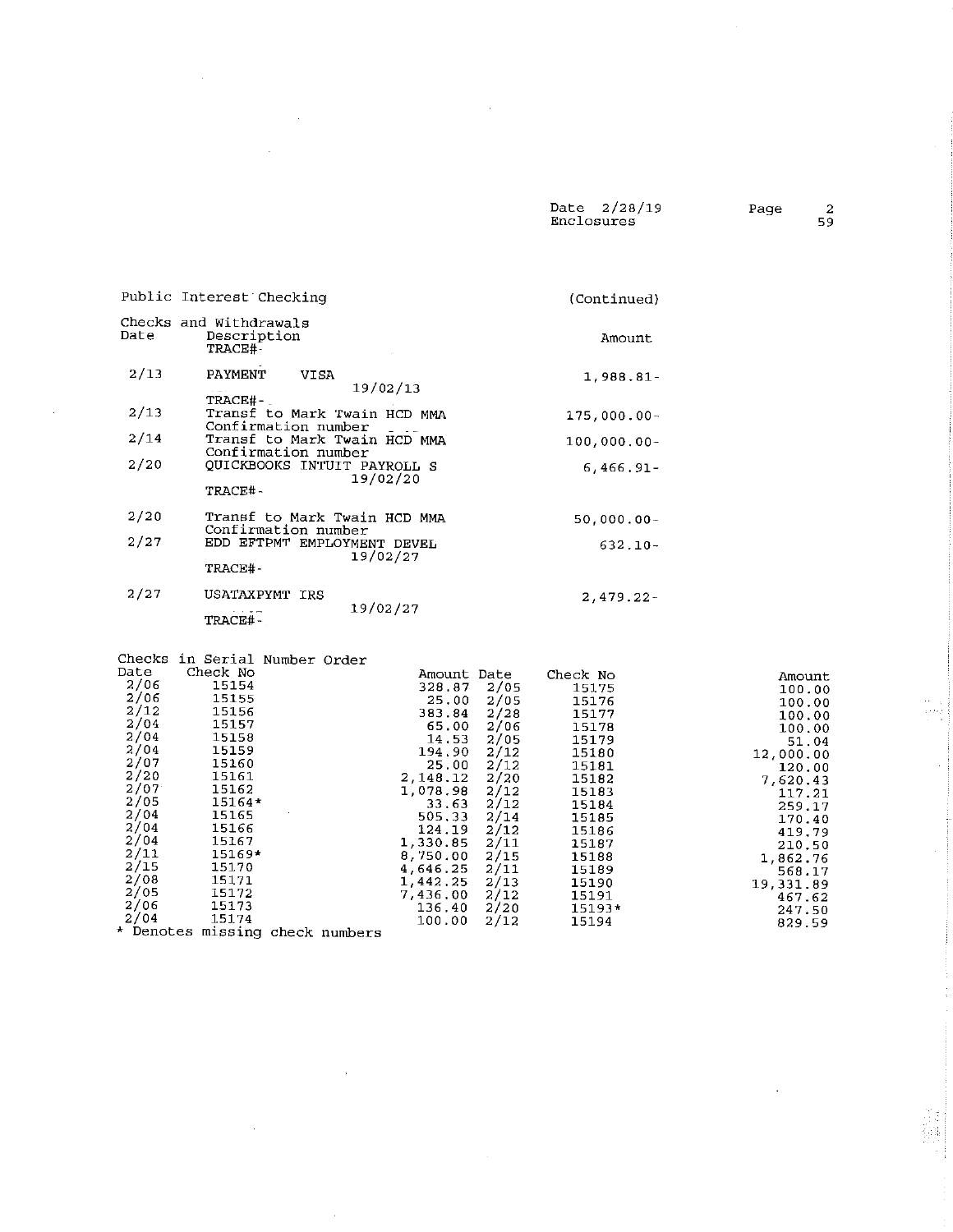|            | Date 2/28/19 | Page |    |
|------------|--------------|------|----|
| Enclosures |              |      | 59 |

 $\mathcal{L}$  is a simple set of  $\mathcal{L}$ 

 $\frac{1}{2}$  ,  $\frac{1}{2}$ 

|                                                                                      | Public Interest Checking                                                                                                                                               |                                                                               |              |                                              |                                                                                                                 |                                                                      |                                                                                               | (Continued)                                                                    |                                                                                                         |
|--------------------------------------------------------------------------------------|------------------------------------------------------------------------------------------------------------------------------------------------------------------------|-------------------------------------------------------------------------------|--------------|----------------------------------------------|-----------------------------------------------------------------------------------------------------------------|----------------------------------------------------------------------|-----------------------------------------------------------------------------------------------|--------------------------------------------------------------------------------|---------------------------------------------------------------------------------------------------------|
| Date<br>2/25<br>2/20<br>2/15<br>2/15<br>2/20<br>2/20<br>2/19<br>2/19<br>2/19<br>2/19 | Checks in Serial Number Order<br>Check No<br>15195<br>15196<br>15197<br>15198<br>15199<br>15200<br>15201<br>15202<br>15203<br>15204<br>* Denotes missing check numbers |                                                                               |              |                                              | Amount Date<br>2,314.78<br>50.00<br>498.28<br>680.77<br>659.58<br>130.56<br>37.35<br>4.64<br>1,154.72<br>922.75 | 2/15<br>2/19<br>2/19<br>2/15<br>2/25<br>2/15<br>2/15<br>2/19<br>2/28 | Check No                                                                                      | 15205<br>15206<br>15207<br>15208<br>15209<br>15210<br>15211<br>15212<br>15221* | Amount<br>19.72<br>285.91<br>19,966.39<br>14,556.07<br>1,270.41<br>606.71<br>557.68<br>158.16<br>315.09 |
| Date<br>2/01<br>2/04<br>2/05<br>2/06<br>2/07<br>2/08                                 | Daily Balance Information                                                                                                                                              | 100,306.78<br>95,293.48<br>82,908.99<br>82,318.72<br>81, 214, 74<br>76,107.64 | Balance Date | 2/11<br>2/12<br>2/13<br>2/14<br>2/15<br>2/19 |                                                                                                                 |                                                                      | Balance Date<br>66,578.97<br>301,981.75<br>109,109.64<br>108,939.24<br>85,511.00<br>62,981.08 | 2/20<br>2/25<br>2/27<br>2/28                                                   | Balance<br>95,657.98<br>92,072.79<br>88,961.47<br>88,564.89                                             |
|                                                                                      |                                                                                                                                                                        |                                                                               | Date<br>1/31 |                                              | Interest Rate Summary                                                                                           |                                                                      | Rate<br>0.250000%                                                                             |                                                                                |                                                                                                         |
| .                                                                                    |                                                                                                                                                                        |                                                                               |              |                                              |                                                                                                                 |                                                                      |                                                                                               |                                                                                |                                                                                                         |

 $\sim$ 

 $\bar{z}$ 

 $\mathcal{A}^{\mathcal{A}}$ 

We're launching a new website in October! Online account access<br>will not be affected. New features will include security tips and more!<br>Email feedback@fivestarbank.com with any questions.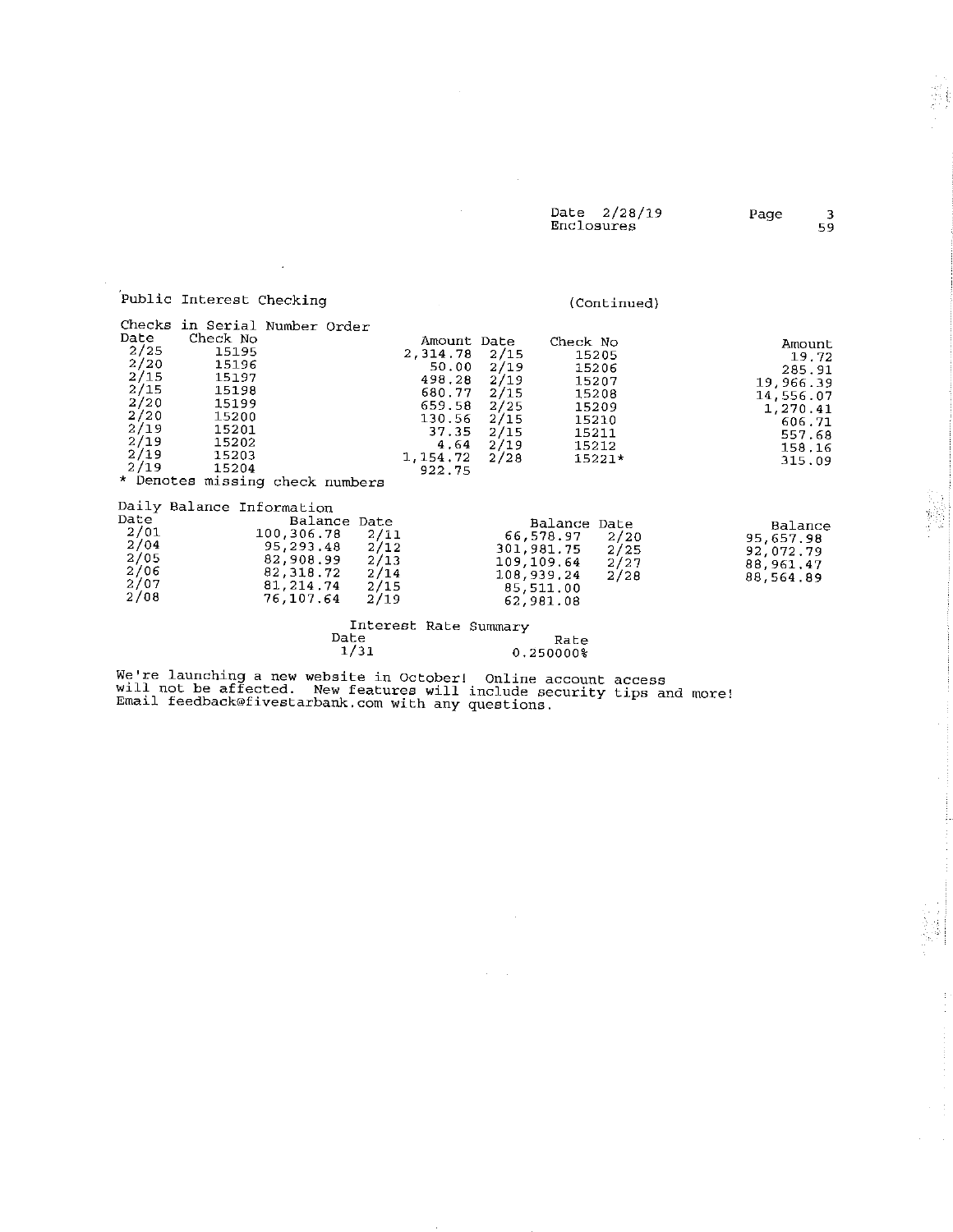| P. O. Box 95<br>San Andreas CA 95249                                                                                                                                                                                                                                   | Mark Twain Health Care District                                                 | Date<br>Enclosures                                                                                                      | 2/28/19                                                                          | Page                                                                         | 1 |
|------------------------------------------------------------------------------------------------------------------------------------------------------------------------------------------------------------------------------------------------------------------------|---------------------------------------------------------------------------------|-------------------------------------------------------------------------------------------------------------------------|----------------------------------------------------------------------------------|------------------------------------------------------------------------------|---|
| Use Five Star Bank's mobile banking app on your smart device to<br>check your balance or transaction history, deposit checks, activate                                                                                                                                 | your debit card, and more! Call (916) 626-5012 to enroll.                       |                                                                                                                         |                                                                                  |                                                                              |   |
| Public Money Market<br>Account Number<br>Previous Balance<br>3 Deposits/Credits<br>Checks/Debits<br>Service Charge<br>Interest Paid<br>Current Balance                                                                                                                 | 707,592.69<br>325,000.00<br>.00 <sub>1</sub><br>.00<br>1,573.61<br>1,034,166.30 | Number of Enclosures<br>Statement Dates<br>Average Ledger<br>Average Collected<br>Interest Earned<br>2019 Interest Paid | $2/01/19$ thru<br>Days in the Statement Period<br>Annual Percentage Yield Earned | 2/28/19<br>28<br>877, 235.54<br>877, 235.54<br>1,573.61<br>2.36%<br>2,247.24 | 0 |
| Deposits and Additions<br>Date<br>Description<br>2/13<br>Trsf from Mark Twain HCD Chk<br>Confirmation number<br>2/14<br>Trsf from Mark Twain HCD Chk<br>Confirmation number<br>2/20<br>Trsf from Mark Twain HCD Chk<br>Confirmation number<br>2/28<br>Interest Deposit |                                                                                 |                                                                                                                         | Amount<br>175,000.00<br>100,000.00<br>150,000.00<br>1,573.61                     |                                                                              |   |
| Daily Balance Information<br>Date<br>2/01<br>707,592.69<br>2/13<br>882,592.69                                                                                                                                                                                          | Balance Date<br>2/14<br>2/20<br>Interest Rate Summary                           | Balance Date<br>982,592.69<br>1,032,592.69                                                                              | 2/28                                                                             | Balance<br>1,034,166.30                                                      |   |
|                                                                                                                                                                                                                                                                        | Date<br>1/31<br>2/11                                                            | Rate<br>2.291000%<br>2.355000%                                                                                          |                                                                                  |                                                                              |   |

 $\sim$ 

 $\begin{array}{c} 1 \\ 1 \\ 1 \end{array}$ Ť

We're launching a new website in October! Online account access<br>will not be affected. New features will include security tips and more!<br>Email feedback@fivestarbank.com with any questions.

 $\sim$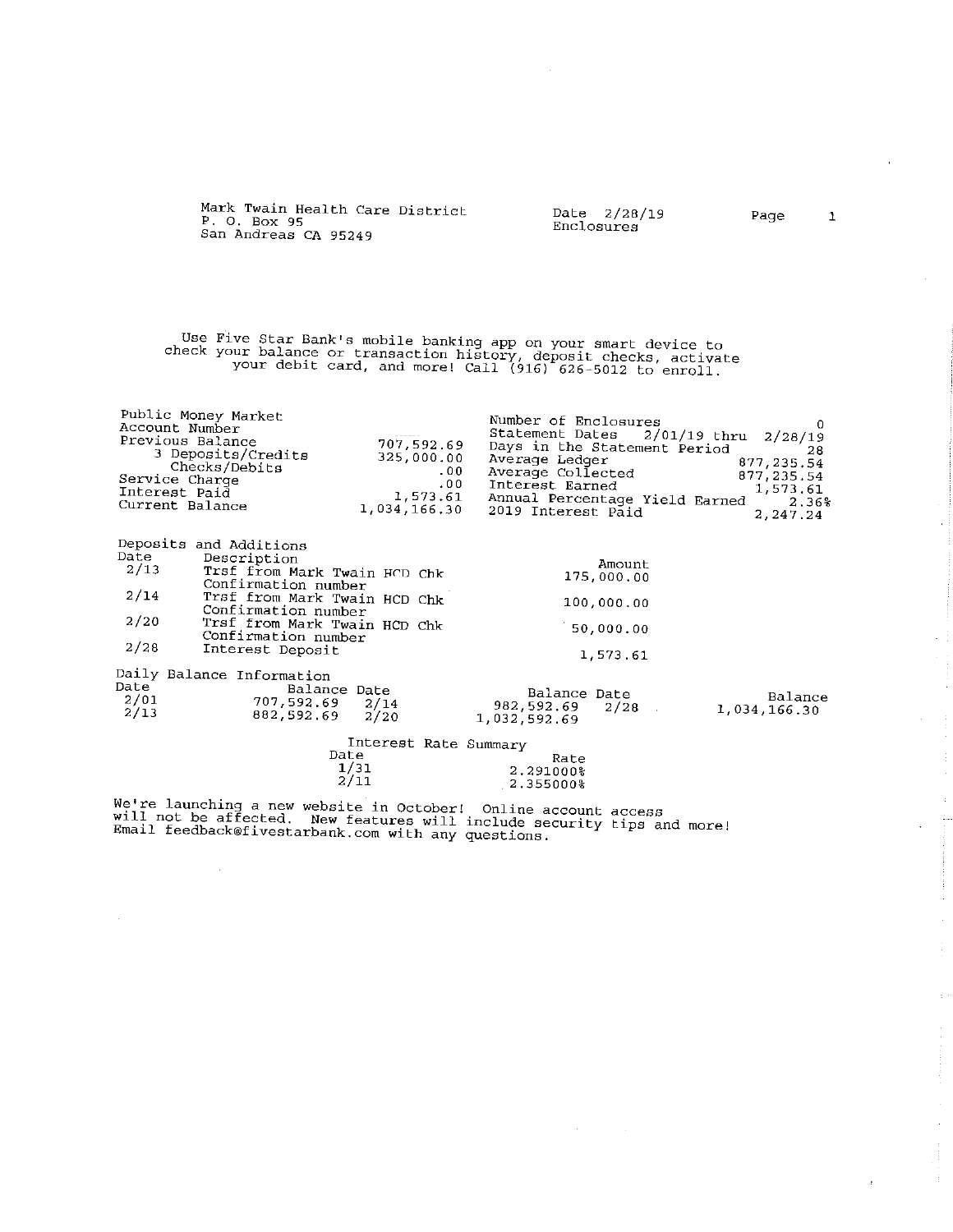

February 28, 2019 Page: 1 of  $2$ 

Customer Service: 1-866-486-7782

 $\sim$ 

MARK TWAIN HEALTHCARE DISTRICT **INVESTMENT ACCOUNT** 768 MOUNTAIN RANCH RD SAN ANDREAS CA 95249-9707

Last statement: January 31, 2019 This statement: February 28, 2019

Improve cash flow, streamline accounts payable and simplify bookkeeping with Umpqua card solutions for businesses. Features include company spending reports and online reporting tools to easily track and monitor employee spending. Contact your Umpqua Bank Relationship Manager for details.

#### PUBLIC FUNDS MONEY MARKET

|                       | Account number<br>Low balance<br>Average balance<br>Interest paid year to date<br>Interest earned | \$2,268.07<br>\$117,982.36<br>\$112.59<br>\$31.68 | Beginning balance<br>Additions/Deposits<br>Withdrawals/Subtractions<br>Ending balance |              | \$272,268.07<br>\$31.68<br>\$270,000,00<br>\$2,299.75 |
|-----------------------|---------------------------------------------------------------------------------------------------|---------------------------------------------------|---------------------------------------------------------------------------------------|--------------|-------------------------------------------------------|
|                       | <b>Other Deposits/ Additions</b>                                                                  |                                                   |                                                                                       |              |                                                       |
| Date                  | Description                                                                                       |                                                   |                                                                                       |              | Additions                                             |
| $02 - 28$             | Interest Credit                                                                                   |                                                   |                                                                                       |              | 31.68                                                 |
|                       | <b>Total Other Deposits/ Additions</b>                                                            |                                                   |                                                                                       |              | \$31.68                                               |
|                       | <b>Other Subtractions/Withdrawals</b>                                                             |                                                   |                                                                                       |              |                                                       |
| Date<br>$02 - 13$     | Description<br>Cash Mgmt Trsfr DrRef                                                              | Funds Transfer To Dep                             |                                                                                       | From For ACH | Subtractions<br>270,000.00                            |
|                       | Total Other Subtractions/Withdrawals                                                              |                                                   |                                                                                       |              | \$270,000.00                                          |
| <b>Daily Balances</b> |                                                                                                   |                                                   |                                                                                       |              |                                                       |
| Date                  | Balance                                                                                           | Date                                              | Balance                                                                               | Date         | Balance                                               |
| 01-31                 | 272,268.07                                                                                        | $02 - 13$                                         | 2,268.07                                                                              | $02 - 28$    | 2,299.75                                              |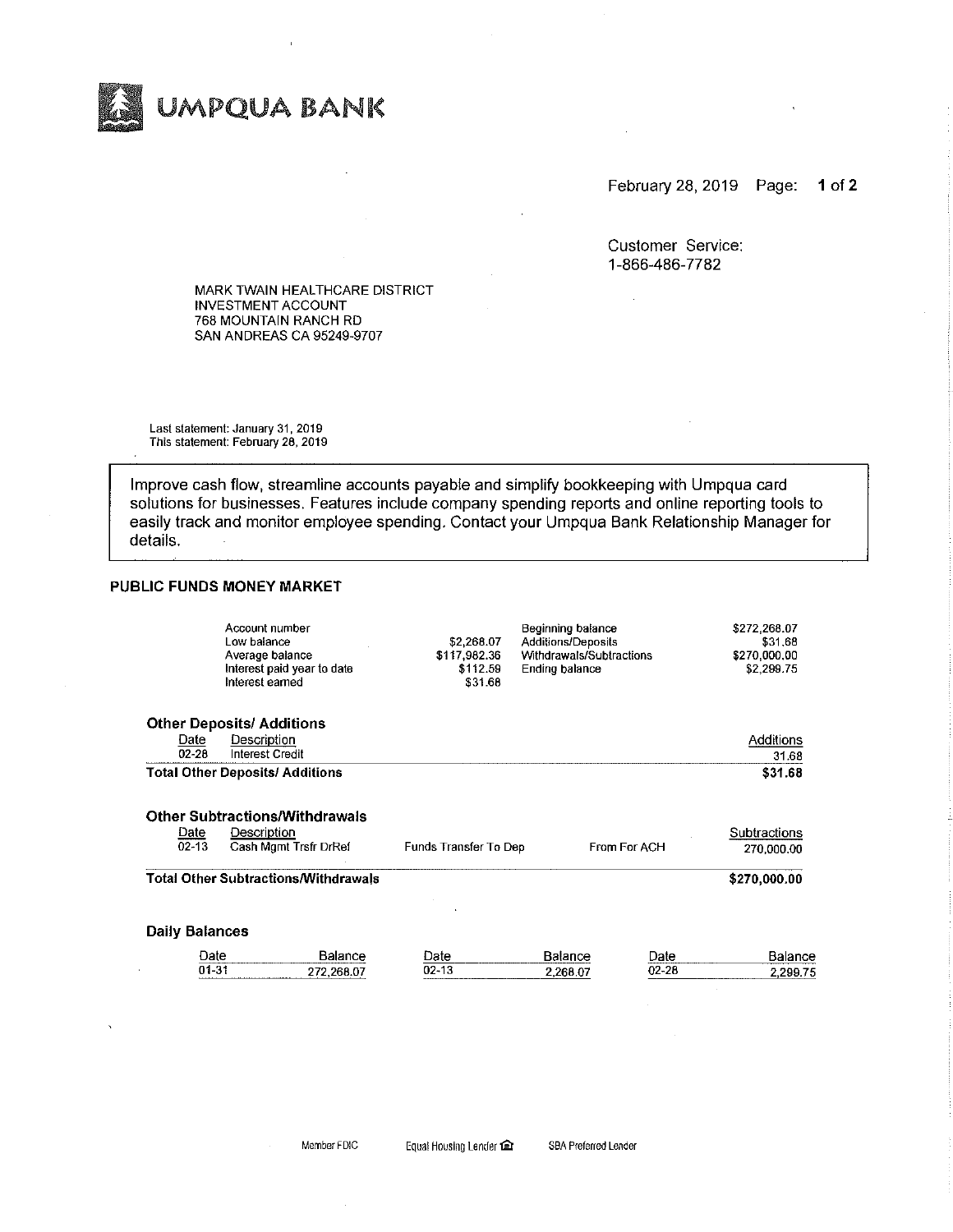#### MARK TWAIN HEALTHCARE DISTRICT

### February 28, 2019 Page: 2 of 2

#### Interest Information

| Annual percentage yield earned | $.35\%$        |
|--------------------------------|----------------|
| Interest-bearing days          | 28             |
| Average balance for APY        | \$117,982.36   |
| Interest earned                | \$31.68        |
| Interest paid year to date     | \$112.59       |
| Statement period               | 02/01 to 02/28 |

#### **Overdraft Fee Summary**

 $\cdot$ 

|                                 | <b>Total For</b><br><b>This Period</b> | Total<br>Year-to-Date |  |  |
|---------------------------------|----------------------------------------|-----------------------|--|--|
| <b>Total Overdraft Fees</b>     | \$0.00                                 | \$0.00                |  |  |
| <b>Total Returned Item Fees</b> | \$0.00                                 | \$0.00                |  |  |

#### **Checks**

 $\bar{z}$ 

(\* Skip in check sequence, R-Check has been returned, + Electronified check)) Total Checks paid: 0 for -\$0.00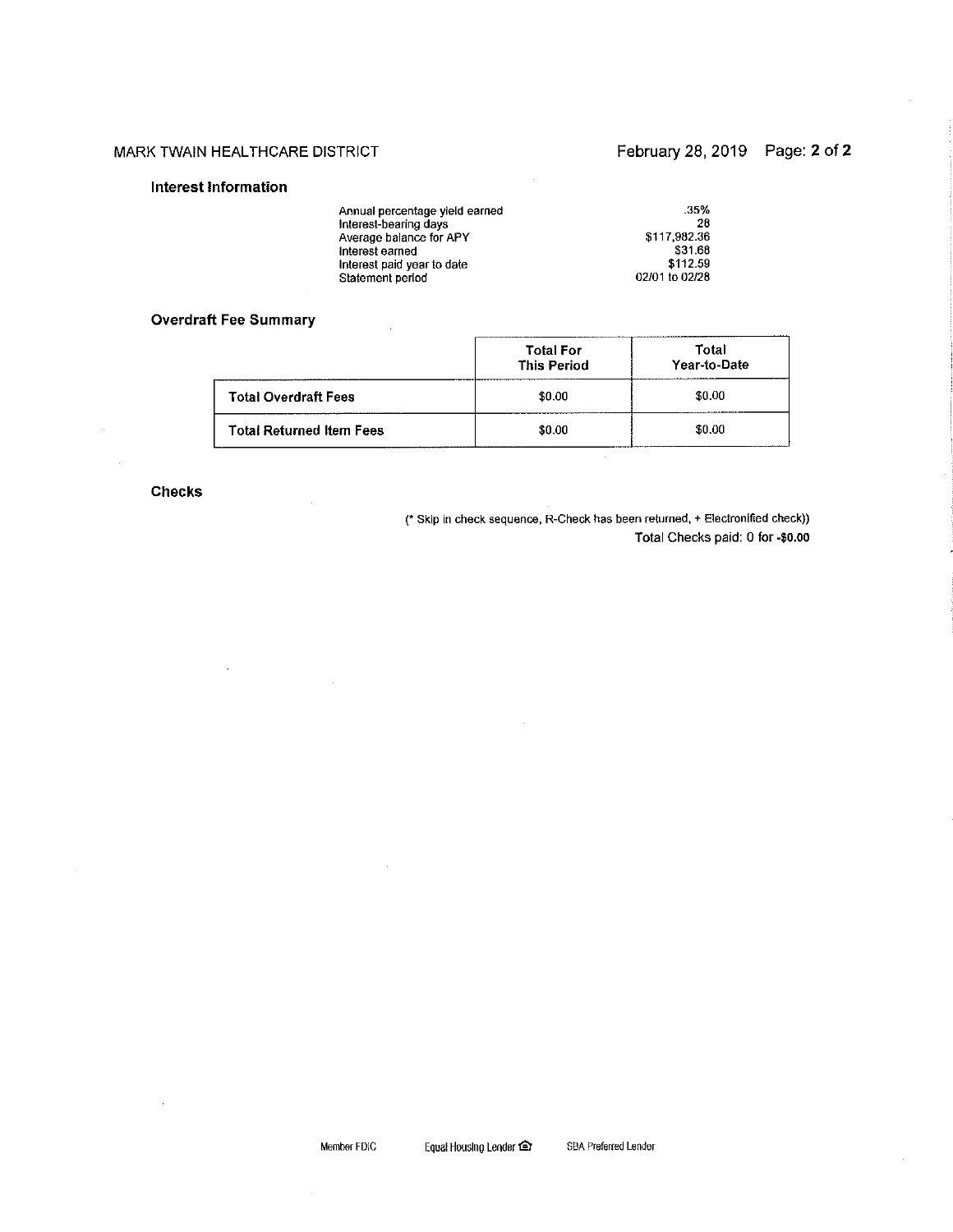# Mark Twain Healthcare District

## BILL PAYMENT LIST

February 2019

| <b>DATE</b>                       | <b>NUM</b> | <b>VENDOR</b>                             | <b>AMOUNT</b>  |
|-----------------------------------|------------|-------------------------------------------|----------------|
| 100.50 Stockton Bank of           |            |                                           |                |
| 02/28/2019                        | 1007       | Diede Construction, Inc.                  | -75,633.76     |
| Total for 100.50 Stockton Bank of |            |                                           | $$ -75,633.76$ |
| 100.60 Five Star Bank             |            |                                           |                |
| 02/06/2019                        | 15181      | <b>Outlet Tek</b>                         | $-120.00$      |
| 02/06/2019                        | 15182      | San Andreas Sanitary District-plant maint | $-7,620.43$    |
| 02/06/2019                        | 15183      | PG&E 46578486352 VS Clinic # 10           | $-117.21$      |
| 02/06/2019                        | 15184      | PG&E 46995152991 VS Clinic # 9            | $-259.17$      |
| 02/06/2019                        | 15185      | City of Angels                            | $-170.40$      |
| 02/06/2019                        | 15186      | PG&E 74021406306 SAFMC                    | $-419.79$      |
| 02/06/2019                        | 15187      | The Valley Springs News                   | $-210.50$      |
| 02/06/2019                        | 15188      | California Special District Assn          | $-1,862.76$    |
| 02/06/2019                        | 15189      | J.S. West                                 | $-568.17$      |
| 02/06/2019                        | 15190      | Arnaudo Bros., L.P.                       | $-19,331.89$   |
| 02/06/2019                        | 15191      | Calaveras Telephone                       | $-467.62$      |
| 02/06/2019                        | 15192      | <b>Custom Vinyl Applications</b>          | 0.00           |
| 02/06/2019                        | 15193      | Helen Foraker Advertising                 | $-247.50$      |
| 02/06/2019                        | 15194      | <b>Calaveras County Water District</b>    | $-829.59$      |
| 02/12/2019                        | 15195      | <b>Cheryl Duncan Consulting</b>           | $-2,314.78$    |
| 02/12/2019                        | 15196      | <b>Computer Fireman</b>                   | $-50.00$       |
| 02/12/2019                        | 15197      | PG&E 39918320076 Cancer                   | $-498.28$      |
| 02/12/2019                        | 15198      | PG&E 89195984003 Cancer/Infusion          | $-680.77$      |
| 02/12/2019                        | 15199      | The Union Democrat                        | $-659.58$      |
| 02/12/2019                        | 15200      | Tribble and Ayala                         | $-130.56$      |
| 02/12/2019                        | 15201      | AT&T 248 134-7000                         | $-37.35$       |
| 02/12/2019                        | 15202      | AT&T 457-7                                | $-4.64$        |
| 02/12/2019                        | 15203      | AT&T OneNet                               | $-1,154.72$    |
| 02/12/2019                        | 15204      | AT&T 754-9362                             | $-922.75$      |
| 02/12/2019                        | 15205      | PG&E 11152462708 SOMO                     | $-19.72$       |
| 02/12/2019                        | 15206      | Suburban Propane-Ortho                    | $-285.91$      |
| 02/12/2019                        | 15207      | <b>Calaveras Power Agency</b>             | $-19,966.39$   |
| 02/12/2019                        | 15208      | PG&E 42630399709 Hospital                 | $-14,556.07$   |
| 02/12/2019                        | 15209      | La Contenta Plaza                         | $-1,270.41$    |
| 02/12/2019                        | 15210      | PG&E 71068388090 Pain Mgmt                | $-606.71$      |
| 02/12/2019                        | 15211      | PG&E 2306121143-1 ortho                   | $-557.68$      |
| 02/13/2019                        | 15212      | <b>Custom Vinyl Applications</b>          | $-158.16$      |
| 02/26/2019                        | 15214      | Campora Propane                           | $-1,186.10$    |
| 02/26/2019                        | 15215      | Mobile Modular                            | $-383.84$      |
| 02/26/2019                        | 15216      | Your Type                                 | $-65.00$       |
| 02/26/2019                        | 15217      | Dr. Randall Smart                         | $-69.60$       |
| 02/26/2019                        | 15218      | <b>Ebbetts Pass Gas Services</b>          | $-1,369.20$    |
| 02/26/2019                        | 15219      | Van Lieshout, Patrick                     | $-12,000.00$   |
| 02/26/2019                        | 15220      | <b>Calaveras County Water District</b>    | $-807.28$      |
| 02/26/2019                        | 15221      | Susan Atkinson                            | $-315.09$      |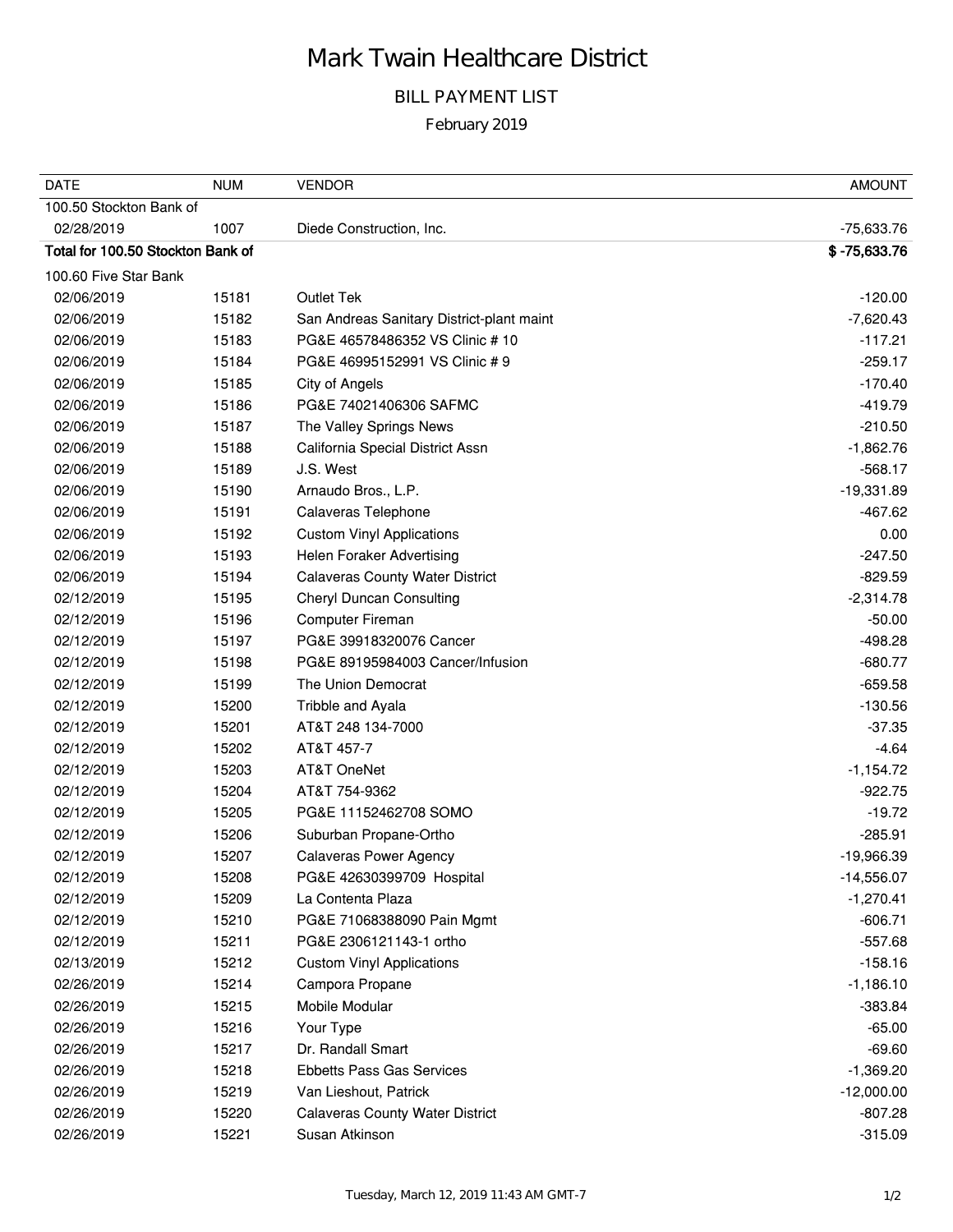| <b>DATE</b>                     | <b>NUM</b>       | <b>VENDOR</b>                             | <b>AMOUNT</b>   |
|---------------------------------|------------------|-------------------------------------------|-----------------|
| 02/28/2019                      | 15222            | Cejka Search                              | $-18,000.00$    |
| 02/28/2019                      | 15223            | AT&T 795-2997749                          | $-41.40$        |
| 02/28/2019                      | 15224            | San Andreas Sanitary District-plant maint | $-7,620.43$     |
| 02/28/2019                      | 15225            | Debbie Sellick                            | $-100.00$       |
| 02/28/2019                      | 15226            | Lin Reed                                  | $-100.00$       |
| 02/28/2019                      | 15227            | Susan Atkinson                            | $-100.00$       |
| 02/28/2019                      | 15228            | Talibah Al-Rafig                          | $-100.00$       |
| 02/12/2019                      | ACH <sub>3</sub> | Umpqua Bank                               | $-1,988.81$     |
| Total for 100.60 Five Star Bank |                  |                                           | $$ -120,346.26$ |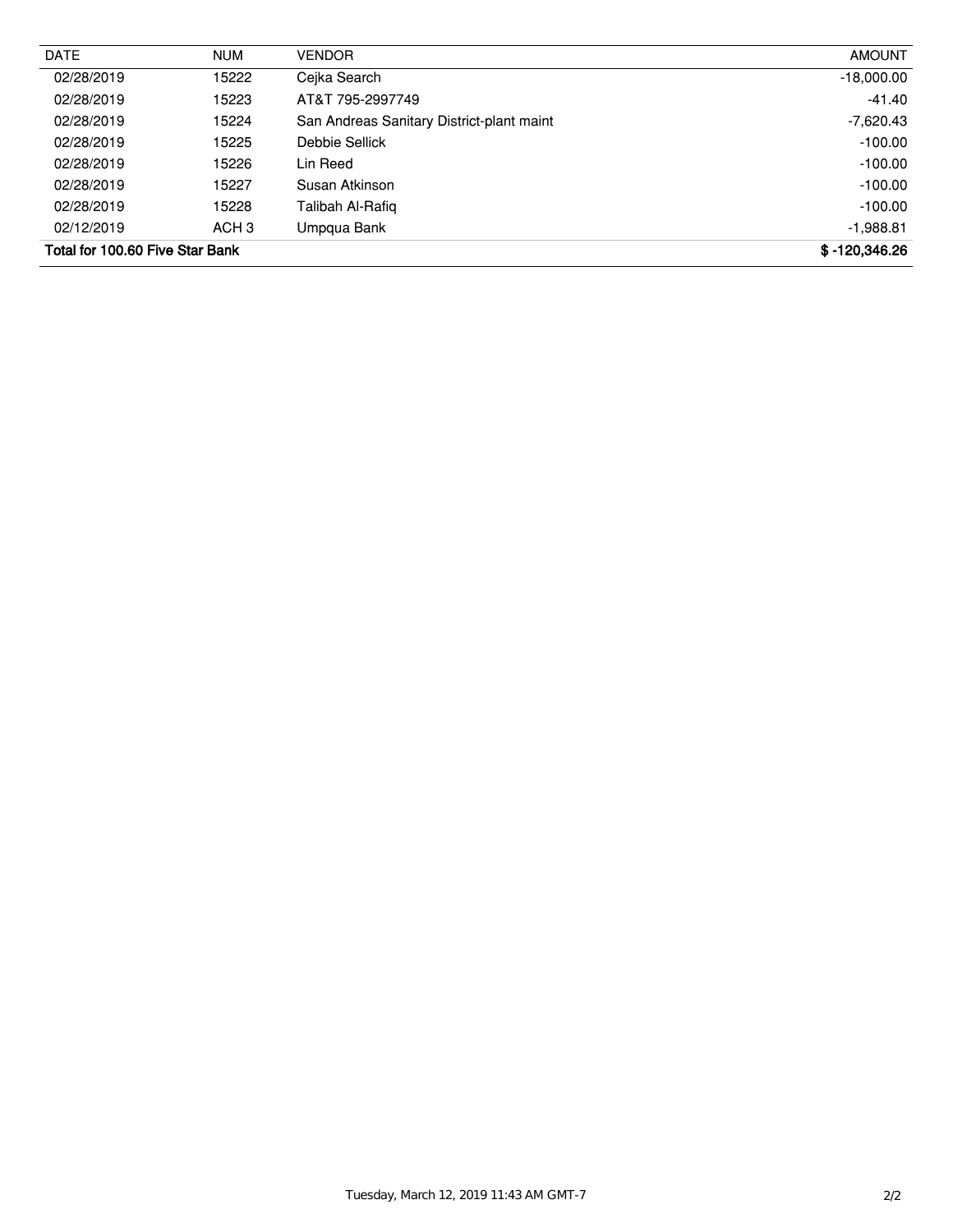# Mark Twain Healthcare District

## JOURNAL

February 2019

| <b>DATE</b> | <b>TRANSACTION</b><br><b>TYPE</b> | <b>NUM</b> | NAME MEMO/DESCRIPTION                               | <b>ACCOUNT</b><br># | <b>ACCOUNT</b>                                            | <b>DEBIT</b> | <b>CREDIT</b> |
|-------------|-----------------------------------|------------|-----------------------------------------------------|---------------------|-----------------------------------------------------------|--------------|---------------|
| 02/01/2019  | Journal Entry                     | 11444      | Jan minority interest ops                           | 750.03              | 750.03 Minority Interest MTSJ<br>Ops                      |              | \$50,500.00   |
|             |                                   |            | Jan minority interest ops                           | 3901                | 3901 CY - Minority Interest<br><b>MTSJH</b>               | \$50,500.00  |               |
|             |                                   |            |                                                     |                     |                                                           | \$50,500.00  | \$50,500.00   |
| 02/07/2019  | Journal Entry                     | 11437      | Loan Draw #6                                        | 100.50              | 100.50 Stockton Bank of                                   | \$349,644.05 |               |
|             |                                   |            | Loan Draw #6                                        | 250.10              | 250.10 Notes Payable - Long<br>Term:USDA Loan - VS Clinic |              | \$349,644.05  |
|             |                                   |            |                                                     |                     |                                                           | \$349,644.05 | \$349,644.05  |
| 02/28/2019  | Journal Entry                     | 11440      | Feb Rental pymt from<br>DH/MTMC                     | 100.30              | 100.30 Umpqua Bank Checking                               | \$37,967.40  |               |
|             |                                   |            | Feb Rental pymt from<br>DH/MTMC                     | 550.10              | 550.10 Rental Revenue                                     |              | \$23,200.00   |
|             |                                   |            | Feb Rental pymt from<br>DH/MTMC                     | 550.30              | 550.30 MOB Rental Revenue                                 |              | \$14,767.40   |
|             |                                   |            |                                                     |                     |                                                           | \$37,967.40  | \$37,967.40   |
| 02/28/2019  | Journal Entry                     | 11442      | Payroll Tax Expense                                 | 66000               | 66000 Payroll Expenses                                    | \$830.92     |               |
|             |                                   |            | Direct Deposit Fee                                  | 66000               | 66000 Payroll Expenses                                    | \$5.25       |               |
|             |                                   |            | <b>Total Wages</b>                                  | 65000               | 65000 Salaries and Benefits                               | \$10,171.00  |               |
|             |                                   |            | EDD/IRS                                             | 24000               | 24000 Payroll Liabilities                                 |              | \$3,664.85    |
|             |                                   |            | Net Pay                                             | 100.60              | 100.60 Five Star Bank                                     |              | \$7,342.32    |
|             |                                   |            | EDD/IRS                                             | 24000               | 24000 Payroll Liabilities                                 | \$2,886.16   |               |
|             |                                   |            | EDD/IRS                                             | 100.60              | 100.60 Five Star Bank                                     |              | \$2,886.16    |
|             |                                   |            | EDD/IRS                                             | 24000               | 24000 Payroll Liabilities                                 | \$778.69     |               |
|             |                                   |            | Net Pay                                             | 100.60              | 100.60 Five Star Bank                                     |              | \$778.69      |
|             |                                   |            | Payroll Tax Expense                                 | 66000               | 66000 Payroll Expenses                                    | \$689.13     |               |
|             |                                   |            | Direct Deposit Fee                                  | 66000               | 66000 Payroll Expenses                                    | \$5.25       |               |
|             |                                   |            | <b>Total Wages</b>                                  | 65000               | 65000 Salaries and Benefits                               | \$8,883.85   |               |
|             |                                   |            | EDD/IRS                                             | 24000               | 24000 Payroll Liabilities                                 |              | \$3,111.32    |
|             |                                   |            | Net Pay                                             | 100.60              | 100.60 Five Star Bank                                     |              | \$6,466.91    |
|             |                                   |            | EDD/IRS                                             | 24000               | 24000 Payroll Liabilities                                 | \$2,479.22   |               |
|             |                                   |            | EDD/IRS                                             | 100.60              | 100.60 Five Star Bank                                     |              | \$2,479.22    |
|             |                                   |            | EDD/IRS                                             | 24000               | 24000 Payroll Liabilities                                 | \$632.10     |               |
|             |                                   |            | EDD/IRS                                             | 100.60              | 100.60 Five Star Bank                                     |              | \$632.10      |
|             |                                   |            |                                                     |                     |                                                           | \$27,361.57  | \$27,361.57   |
| 02/28/2019  | Journal Entry                     | 11443      | To accrue 1 month property tax 115.05<br>per budget |                     | 115.05 Due From Calaveras<br>County                       | \$82,667.00  |               |
|             |                                   |            | To accrue 1 month property tax 560.10<br>per budget |                     | 560.10 District Tax Revenue                               |              | \$82,667.00   |
|             |                                   |            |                                                     | 220.10              | 220.10 Due to MTSJH - Rental<br>Clearing                  | \$2,636.57   |               |
|             |                                   |            |                                                     | 550.10              | 550.10 Rental Revenue                                     |              | \$2,636.57    |
|             |                                   |            | depreciate 1 month                                  | 735.72              | 735.72 Depreciation &<br>Amortization: D & A - Buildings  | \$1,938.00   |               |
|             |                                   |            | depreciate 1 month                                  | 160.00              | 160.00 Accumulated<br>Depreciation                        |              | \$1,938.00    |
|             |                                   |            | amortize 1 mo                                       | 710.81              | 710.81 Insurance: Insurance - D<br>& O                    | \$1,250.00   |               |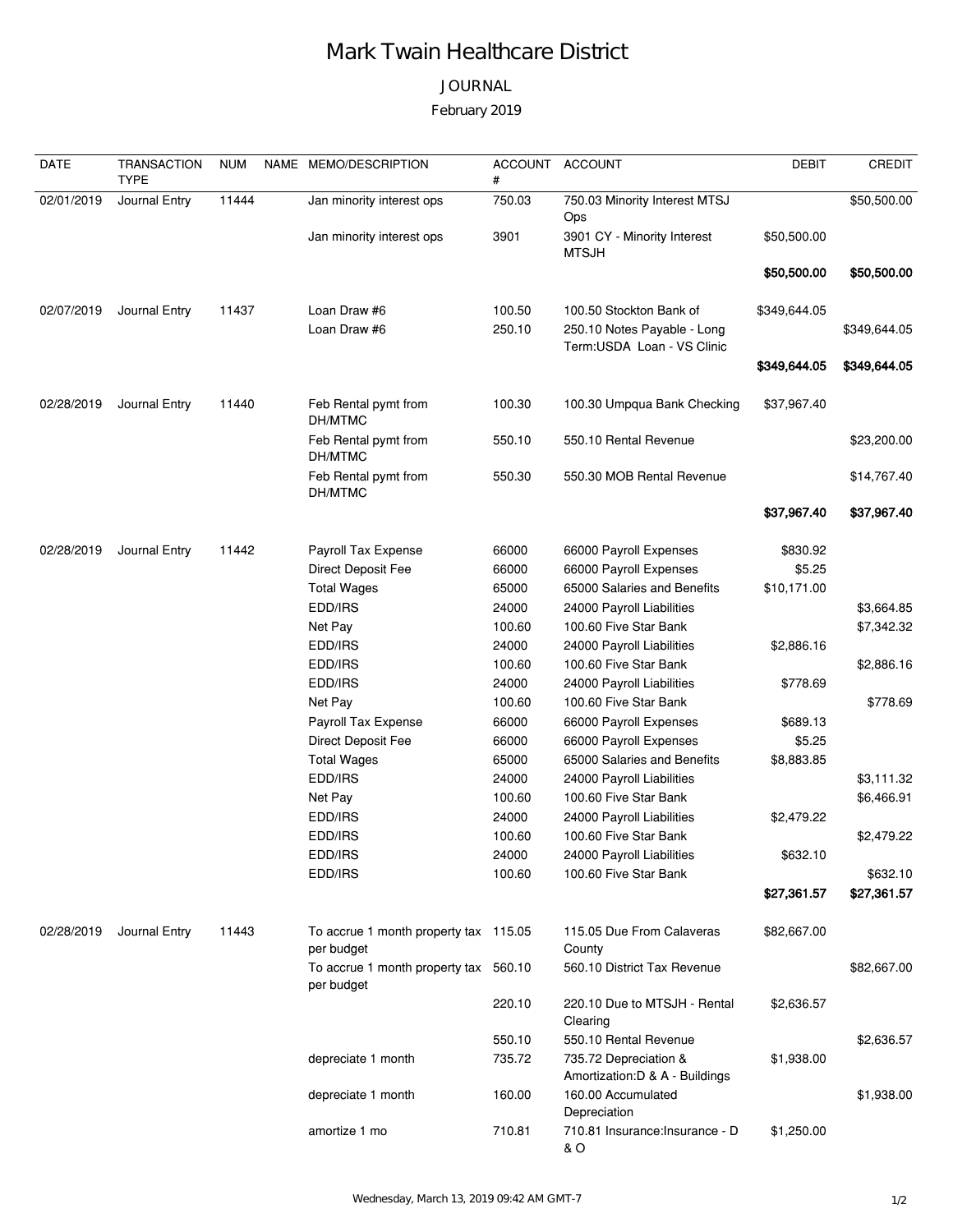| <b>DATE</b>  | <b>TRANSACTION</b><br><b>TYPE</b> | <b>NUM</b> | NAME | MEMO/DESCRIPTION                       | <b>ACCOUNT</b><br># | <b>ACCOUNT</b>                                                       | <b>DEBIT</b> | CREDIT       |
|--------------|-----------------------------------|------------|------|----------------------------------------|---------------------|----------------------------------------------------------------------|--------------|--------------|
|              |                                   |            |      | amortize 1 mo                          | 130.20              | 130.20 Prepaid<br>Expenses: Prepaid Malpractice                      |              | \$1,250.00   |
|              |                                   |            |      | amortize 1 mo                          | 735.75              | 735.75 Depreciation &<br>Amortization: Amortization of<br>Intangible | \$94.00      |              |
|              |                                   |            |      | amortize 1 mo                          | 180.55              | 180.55 Intangible<br>Assets:Accumulated<br>Amortization-LLLF         |              | \$94.00      |
|              |                                   |            |      | Feb 2019 Rent - Resource<br>Connection | 550.10              | 550.10 Rental Revenue                                                |              | \$750.00     |
|              |                                   |            |      | Feb 2019 Rent - Resource<br>Connection | 100.30              | 100.30 Umpqua Bank Checking                                          | \$750.00     |              |
|              |                                   |            |      |                                        |                     |                                                                      | \$89,335.57  | \$89,335.57  |
| 02/28/2019   | Journal Entry                     | 11445      |      | Feb minority interest ops              | 750.03              | 750.03 Minority Interest MTSJ<br>Ops                                 |              | \$65,165.00  |
|              |                                   |            |      | Feb minority interest ops              | 750.04              | 750.04 Minority Interest MTSJ<br>Invest                              |              | \$47,132.50  |
|              |                                   |            |      | Feb minority interest ops              | 3901                | 3901 CY - Minority Interest<br><b>MTSJH</b>                          | \$112,297.50 |              |
|              |                                   |            |      |                                        |                     |                                                                      | \$112,297.50 | \$112,297.50 |
| <b>TOTAL</b> |                                   |            |      |                                        |                     |                                                                      | \$667,106.09 | \$667,106.09 |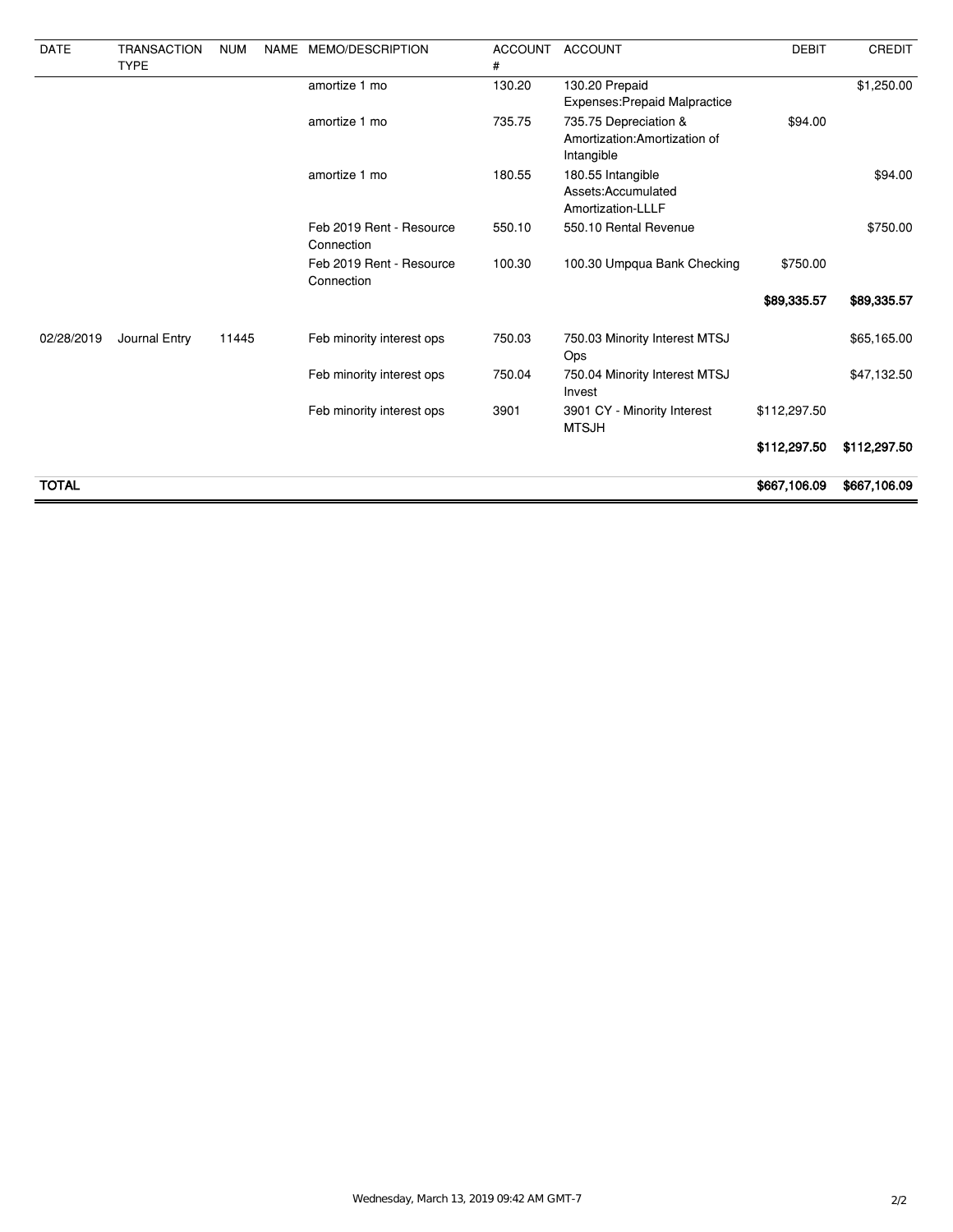| <b>Mark Twain Health Care District</b><br><b>Construction of New Health Clinic</b><br><b>Draw Request Number:</b><br>768 Mountain Ranch Road, San Andreas, CA 95249<br><b>Payment Requested</b><br><b>Initial Budget</b><br><b>Current Budget</b><br><b>Previous Paid to Date</b><br>#7<br><b>Paid to Date</b><br>$\%$<br>#7<br><b>Balance Remaining</b><br>Misc. Soft Costs<br>530,075.00<br>530,075.00<br>Administrative/Legal<br>538,475.14<br>538,475.14<br>$-1.58%$<br>325,000.00<br>275,000.00<br>Financing/Cost of issuance<br>233,124.25<br>233,124.25<br>41,875.75<br>Land Acquisition<br>890,000.00<br>890,000.00<br>890,000.00<br>890,000.00<br>0.00%<br>$\overline{a}$<br>Furniture Fixtures/Equipment<br>350,000.00<br>350,000.00<br>350,000.00<br>$\sim$<br>$\overline{\phantom{a}}$<br>250,000.00<br>250,000.00<br>Structured cabling/IT<br>250,000.00<br>$\bullet$<br>$\frac{1}{2}$<br>$\sim$<br>$\sim$<br>$\overline{\phantom{a}}$<br>$\overline{\phantom{a}}$<br>$\sim$<br>$\overline{\phantom{a}}$<br>Architectural design/other architectural<br>$\overline{\phantom{a}}$<br>÷<br>433,600.00<br>Architect/Engineer fees<br>480,665.00<br>434,765.54<br>434,765.54<br>45,899.46<br>9.55%<br>Other architectural and engineering fees<br>$\overline{\phantom{a}}$<br>$\blacksquare$<br>$\overline{a}$<br>157,725.00<br>3rd party project management<br>269,820.00<br>190,502.36<br>12,383.84<br>202,886.20<br>66,933.80<br>24.81%<br>30,000.00<br>Monument sign<br>30,000.00<br>100.00%<br>÷.<br>$\overline{\phantom{a}}$<br>Construction w/ sales tax<br>$\overline{\phantom{a}}$<br>$\sim$<br>$\overline{\phantom{a}}$<br>$\sim$<br>$\overline{\phantom{a}}$<br>$\overline{\phantom{a}}$<br>3,587,575.00<br><b>Construction Contract</b><br>5,555,000.00<br>316,727.11<br>75,633.76<br>392,360.87<br>5,162,639.13<br>92.94%<br>$\overline{\phantom{a}}$<br>25,000.00<br>sidewalks<br>$\sim$<br>$\overline{\phantom{a}}$<br>713,837.00<br>634,895.00<br>Contingency<br>634,895.00<br>$\overline{\phantom{a}}$<br>20.00%<br>Contingency as a Percent of Total<br>11.00%<br>7,262,812.00<br>9,265,455.00<br>2,603,594.40<br>88,017.60<br>Total<br>2,691,612.00<br>6,573,843.00<br>70.95%<br>PROJECT FUNDING BREAKDOWN<br>1,062,812.00<br>Mark Twain Health Care District (applicant)<br>1,205,455.00<br>1,205,455.00<br>1,205,455.00<br>0.00%<br>$\sim$<br>Mark Twain Health Care District (applicant)<br>600,000.00<br>600,000.00<br>600,000.00<br>100.00%<br>USDA Loan, Series A<br>5,600,000.00<br>6,782,000.00<br>2,070,488.54<br>88,017.60<br>2,158,506.14<br>4,623,493.86<br>68.17%<br>JSDA Subsequent Loan, Series B<br>678,000.00<br>34,000.00<br>34,000.00<br>644,000.00<br>7,262,812.00<br>9,265,455.00<br>Total<br>3,309,943.54<br>88,017.60<br>63.33%<br>3,397,961.14<br>5,867,493.86<br><b>FUNDS - DIFFERENCE</b><br><b>Date of Outlay Report</b><br>2/28/2019<br><b>APPROVAL AND SIGNATURE SECTION</b><br>OWNER'S APPROVAL<br>19<br>28<br>г<br>OWNER CERTIFICATION: I certify that to the best of my knowledge and belief the billed costs or disbursements are in accordance with the terms of the project and that the reimbursement<br>represents the Federal share due which has not been previously requested and that an inspection has been performed and all work is in accordance with the terms of the award.<br>DATE<br>ector of Board President<br>Executive Di<br>ENGINEER/ARCHITECT APPROVAL<br>$\overline{\mathcal{P}}$<br>Invoices will be approved by the borrower and their engineer, as appropriate, and submitted to the processing office for concurrence. The review and acceptance of project costs, including construction pay estimates,<br>by USDA Rural Development does not attest to the correctness of the amounts, the quantities shown or that the work has been performed under the terms of the agreements or contracts.<br>Architect<br>DATE<br>Notes:<br>USDA RURAL DEVELOPMENT<br>CONCURRENCE:<br>DATE<br>Tonja Galentine |  |  | OUT LAY REPORT AND REQUEST FOR REIMBURSEMENT |  |         |
|-----------------------------------------------------------------------------------------------------------------------------------------------------------------------------------------------------------------------------------------------------------------------------------------------------------------------------------------------------------------------------------------------------------------------------------------------------------------------------------------------------------------------------------------------------------------------------------------------------------------------------------------------------------------------------------------------------------------------------------------------------------------------------------------------------------------------------------------------------------------------------------------------------------------------------------------------------------------------------------------------------------------------------------------------------------------------------------------------------------------------------------------------------------------------------------------------------------------------------------------------------------------------------------------------------------------------------------------------------------------------------------------------------------------------------------------------------------------------------------------------------------------------------------------------------------------------------------------------------------------------------------------------------------------------------------------------------------------------------------------------------------------------------------------------------------------------------------------------------------------------------------------------------------------------------------------------------------------------------------------------------------------------------------------------------------------------------------------------------------------------------------------------------------------------------------------------------------------------------------------------------------------------------------------------------------------------------------------------------------------------------------------------------------------------------------------------------------------------------------------------------------------------------------------------------------------------------------------------------------------------------------------------------------------------------------------------------------------------------------------------------------------------------------------------------------------------------------------------------------------------------------------------------------------------------------------------------------------------------------------------------------------------------------------------------------------------------------------------------------------------------------------------------------------------------------------------------------------------------------------------------------------------------------------------------------------------------------------------------------------------------------------------------------------------------------------------------------------------------------------------------------------------------------------------------------------------------------------------------------------------------------------------------------------------------------------------------------------------------------------------------------------------------------------------------------------------------------------------------------------------------------------------------------------------------------------------------------------------------------------------|--|--|----------------------------------------------|--|---------|
|                                                                                                                                                                                                                                                                                                                                                                                                                                                                                                                                                                                                                                                                                                                                                                                                                                                                                                                                                                                                                                                                                                                                                                                                                                                                                                                                                                                                                                                                                                                                                                                                                                                                                                                                                                                                                                                                                                                                                                                                                                                                                                                                                                                                                                                                                                                                                                                                                                                                                                                                                                                                                                                                                                                                                                                                                                                                                                                                                                                                                                                                                                                                                                                                                                                                                                                                                                                                                                                                                                                                                                                                                                                                                                                                                                                                                                                                                                                                                                                               |  |  |                                              |  |         |
|                                                                                                                                                                                                                                                                                                                                                                                                                                                                                                                                                                                                                                                                                                                                                                                                                                                                                                                                                                                                                                                                                                                                                                                                                                                                                                                                                                                                                                                                                                                                                                                                                                                                                                                                                                                                                                                                                                                                                                                                                                                                                                                                                                                                                                                                                                                                                                                                                                                                                                                                                                                                                                                                                                                                                                                                                                                                                                                                                                                                                                                                                                                                                                                                                                                                                                                                                                                                                                                                                                                                                                                                                                                                                                                                                                                                                                                                                                                                                                                               |  |  |                                              |  |         |
|                                                                                                                                                                                                                                                                                                                                                                                                                                                                                                                                                                                                                                                                                                                                                                                                                                                                                                                                                                                                                                                                                                                                                                                                                                                                                                                                                                                                                                                                                                                                                                                                                                                                                                                                                                                                                                                                                                                                                                                                                                                                                                                                                                                                                                                                                                                                                                                                                                                                                                                                                                                                                                                                                                                                                                                                                                                                                                                                                                                                                                                                                                                                                                                                                                                                                                                                                                                                                                                                                                                                                                                                                                                                                                                                                                                                                                                                                                                                                                                               |  |  |                                              |  |         |
|                                                                                                                                                                                                                                                                                                                                                                                                                                                                                                                                                                                                                                                                                                                                                                                                                                                                                                                                                                                                                                                                                                                                                                                                                                                                                                                                                                                                                                                                                                                                                                                                                                                                                                                                                                                                                                                                                                                                                                                                                                                                                                                                                                                                                                                                                                                                                                                                                                                                                                                                                                                                                                                                                                                                                                                                                                                                                                                                                                                                                                                                                                                                                                                                                                                                                                                                                                                                                                                                                                                                                                                                                                                                                                                                                                                                                                                                                                                                                                                               |  |  |                                              |  |         |
|                                                                                                                                                                                                                                                                                                                                                                                                                                                                                                                                                                                                                                                                                                                                                                                                                                                                                                                                                                                                                                                                                                                                                                                                                                                                                                                                                                                                                                                                                                                                                                                                                                                                                                                                                                                                                                                                                                                                                                                                                                                                                                                                                                                                                                                                                                                                                                                                                                                                                                                                                                                                                                                                                                                                                                                                                                                                                                                                                                                                                                                                                                                                                                                                                                                                                                                                                                                                                                                                                                                                                                                                                                                                                                                                                                                                                                                                                                                                                                                               |  |  |                                              |  |         |
|                                                                                                                                                                                                                                                                                                                                                                                                                                                                                                                                                                                                                                                                                                                                                                                                                                                                                                                                                                                                                                                                                                                                                                                                                                                                                                                                                                                                                                                                                                                                                                                                                                                                                                                                                                                                                                                                                                                                                                                                                                                                                                                                                                                                                                                                                                                                                                                                                                                                                                                                                                                                                                                                                                                                                                                                                                                                                                                                                                                                                                                                                                                                                                                                                                                                                                                                                                                                                                                                                                                                                                                                                                                                                                                                                                                                                                                                                                                                                                                               |  |  |                                              |  | 15.23%  |
|                                                                                                                                                                                                                                                                                                                                                                                                                                                                                                                                                                                                                                                                                                                                                                                                                                                                                                                                                                                                                                                                                                                                                                                                                                                                                                                                                                                                                                                                                                                                                                                                                                                                                                                                                                                                                                                                                                                                                                                                                                                                                                                                                                                                                                                                                                                                                                                                                                                                                                                                                                                                                                                                                                                                                                                                                                                                                                                                                                                                                                                                                                                                                                                                                                                                                                                                                                                                                                                                                                                                                                                                                                                                                                                                                                                                                                                                                                                                                                                               |  |  |                                              |  |         |
|                                                                                                                                                                                                                                                                                                                                                                                                                                                                                                                                                                                                                                                                                                                                                                                                                                                                                                                                                                                                                                                                                                                                                                                                                                                                                                                                                                                                                                                                                                                                                                                                                                                                                                                                                                                                                                                                                                                                                                                                                                                                                                                                                                                                                                                                                                                                                                                                                                                                                                                                                                                                                                                                                                                                                                                                                                                                                                                                                                                                                                                                                                                                                                                                                                                                                                                                                                                                                                                                                                                                                                                                                                                                                                                                                                                                                                                                                                                                                                                               |  |  |                                              |  | 100.00% |
|                                                                                                                                                                                                                                                                                                                                                                                                                                                                                                                                                                                                                                                                                                                                                                                                                                                                                                                                                                                                                                                                                                                                                                                                                                                                                                                                                                                                                                                                                                                                                                                                                                                                                                                                                                                                                                                                                                                                                                                                                                                                                                                                                                                                                                                                                                                                                                                                                                                                                                                                                                                                                                                                                                                                                                                                                                                                                                                                                                                                                                                                                                                                                                                                                                                                                                                                                                                                                                                                                                                                                                                                                                                                                                                                                                                                                                                                                                                                                                                               |  |  |                                              |  | 100.00% |
|                                                                                                                                                                                                                                                                                                                                                                                                                                                                                                                                                                                                                                                                                                                                                                                                                                                                                                                                                                                                                                                                                                                                                                                                                                                                                                                                                                                                                                                                                                                                                                                                                                                                                                                                                                                                                                                                                                                                                                                                                                                                                                                                                                                                                                                                                                                                                                                                                                                                                                                                                                                                                                                                                                                                                                                                                                                                                                                                                                                                                                                                                                                                                                                                                                                                                                                                                                                                                                                                                                                                                                                                                                                                                                                                                                                                                                                                                                                                                                                               |  |  |                                              |  |         |
|                                                                                                                                                                                                                                                                                                                                                                                                                                                                                                                                                                                                                                                                                                                                                                                                                                                                                                                                                                                                                                                                                                                                                                                                                                                                                                                                                                                                                                                                                                                                                                                                                                                                                                                                                                                                                                                                                                                                                                                                                                                                                                                                                                                                                                                                                                                                                                                                                                                                                                                                                                                                                                                                                                                                                                                                                                                                                                                                                                                                                                                                                                                                                                                                                                                                                                                                                                                                                                                                                                                                                                                                                                                                                                                                                                                                                                                                                                                                                                                               |  |  |                                              |  |         |
|                                                                                                                                                                                                                                                                                                                                                                                                                                                                                                                                                                                                                                                                                                                                                                                                                                                                                                                                                                                                                                                                                                                                                                                                                                                                                                                                                                                                                                                                                                                                                                                                                                                                                                                                                                                                                                                                                                                                                                                                                                                                                                                                                                                                                                                                                                                                                                                                                                                                                                                                                                                                                                                                                                                                                                                                                                                                                                                                                                                                                                                                                                                                                                                                                                                                                                                                                                                                                                                                                                                                                                                                                                                                                                                                                                                                                                                                                                                                                                                               |  |  |                                              |  |         |
|                                                                                                                                                                                                                                                                                                                                                                                                                                                                                                                                                                                                                                                                                                                                                                                                                                                                                                                                                                                                                                                                                                                                                                                                                                                                                                                                                                                                                                                                                                                                                                                                                                                                                                                                                                                                                                                                                                                                                                                                                                                                                                                                                                                                                                                                                                                                                                                                                                                                                                                                                                                                                                                                                                                                                                                                                                                                                                                                                                                                                                                                                                                                                                                                                                                                                                                                                                                                                                                                                                                                                                                                                                                                                                                                                                                                                                                                                                                                                                                               |  |  |                                              |  |         |
|                                                                                                                                                                                                                                                                                                                                                                                                                                                                                                                                                                                                                                                                                                                                                                                                                                                                                                                                                                                                                                                                                                                                                                                                                                                                                                                                                                                                                                                                                                                                                                                                                                                                                                                                                                                                                                                                                                                                                                                                                                                                                                                                                                                                                                                                                                                                                                                                                                                                                                                                                                                                                                                                                                                                                                                                                                                                                                                                                                                                                                                                                                                                                                                                                                                                                                                                                                                                                                                                                                                                                                                                                                                                                                                                                                                                                                                                                                                                                                                               |  |  |                                              |  |         |
|                                                                                                                                                                                                                                                                                                                                                                                                                                                                                                                                                                                                                                                                                                                                                                                                                                                                                                                                                                                                                                                                                                                                                                                                                                                                                                                                                                                                                                                                                                                                                                                                                                                                                                                                                                                                                                                                                                                                                                                                                                                                                                                                                                                                                                                                                                                                                                                                                                                                                                                                                                                                                                                                                                                                                                                                                                                                                                                                                                                                                                                                                                                                                                                                                                                                                                                                                                                                                                                                                                                                                                                                                                                                                                                                                                                                                                                                                                                                                                                               |  |  |                                              |  |         |
|                                                                                                                                                                                                                                                                                                                                                                                                                                                                                                                                                                                                                                                                                                                                                                                                                                                                                                                                                                                                                                                                                                                                                                                                                                                                                                                                                                                                                                                                                                                                                                                                                                                                                                                                                                                                                                                                                                                                                                                                                                                                                                                                                                                                                                                                                                                                                                                                                                                                                                                                                                                                                                                                                                                                                                                                                                                                                                                                                                                                                                                                                                                                                                                                                                                                                                                                                                                                                                                                                                                                                                                                                                                                                                                                                                                                                                                                                                                                                                                               |  |  |                                              |  |         |
|                                                                                                                                                                                                                                                                                                                                                                                                                                                                                                                                                                                                                                                                                                                                                                                                                                                                                                                                                                                                                                                                                                                                                                                                                                                                                                                                                                                                                                                                                                                                                                                                                                                                                                                                                                                                                                                                                                                                                                                                                                                                                                                                                                                                                                                                                                                                                                                                                                                                                                                                                                                                                                                                                                                                                                                                                                                                                                                                                                                                                                                                                                                                                                                                                                                                                                                                                                                                                                                                                                                                                                                                                                                                                                                                                                                                                                                                                                                                                                                               |  |  |                                              |  |         |
|                                                                                                                                                                                                                                                                                                                                                                                                                                                                                                                                                                                                                                                                                                                                                                                                                                                                                                                                                                                                                                                                                                                                                                                                                                                                                                                                                                                                                                                                                                                                                                                                                                                                                                                                                                                                                                                                                                                                                                                                                                                                                                                                                                                                                                                                                                                                                                                                                                                                                                                                                                                                                                                                                                                                                                                                                                                                                                                                                                                                                                                                                                                                                                                                                                                                                                                                                                                                                                                                                                                                                                                                                                                                                                                                                                                                                                                                                                                                                                                               |  |  |                                              |  |         |
|                                                                                                                                                                                                                                                                                                                                                                                                                                                                                                                                                                                                                                                                                                                                                                                                                                                                                                                                                                                                                                                                                                                                                                                                                                                                                                                                                                                                                                                                                                                                                                                                                                                                                                                                                                                                                                                                                                                                                                                                                                                                                                                                                                                                                                                                                                                                                                                                                                                                                                                                                                                                                                                                                                                                                                                                                                                                                                                                                                                                                                                                                                                                                                                                                                                                                                                                                                                                                                                                                                                                                                                                                                                                                                                                                                                                                                                                                                                                                                                               |  |  |                                              |  |         |
|                                                                                                                                                                                                                                                                                                                                                                                                                                                                                                                                                                                                                                                                                                                                                                                                                                                                                                                                                                                                                                                                                                                                                                                                                                                                                                                                                                                                                                                                                                                                                                                                                                                                                                                                                                                                                                                                                                                                                                                                                                                                                                                                                                                                                                                                                                                                                                                                                                                                                                                                                                                                                                                                                                                                                                                                                                                                                                                                                                                                                                                                                                                                                                                                                                                                                                                                                                                                                                                                                                                                                                                                                                                                                                                                                                                                                                                                                                                                                                                               |  |  |                                              |  |         |
|                                                                                                                                                                                                                                                                                                                                                                                                                                                                                                                                                                                                                                                                                                                                                                                                                                                                                                                                                                                                                                                                                                                                                                                                                                                                                                                                                                                                                                                                                                                                                                                                                                                                                                                                                                                                                                                                                                                                                                                                                                                                                                                                                                                                                                                                                                                                                                                                                                                                                                                                                                                                                                                                                                                                                                                                                                                                                                                                                                                                                                                                                                                                                                                                                                                                                                                                                                                                                                                                                                                                                                                                                                                                                                                                                                                                                                                                                                                                                                                               |  |  |                                              |  |         |
|                                                                                                                                                                                                                                                                                                                                                                                                                                                                                                                                                                                                                                                                                                                                                                                                                                                                                                                                                                                                                                                                                                                                                                                                                                                                                                                                                                                                                                                                                                                                                                                                                                                                                                                                                                                                                                                                                                                                                                                                                                                                                                                                                                                                                                                                                                                                                                                                                                                                                                                                                                                                                                                                                                                                                                                                                                                                                                                                                                                                                                                                                                                                                                                                                                                                                                                                                                                                                                                                                                                                                                                                                                                                                                                                                                                                                                                                                                                                                                                               |  |  |                                              |  |         |
|                                                                                                                                                                                                                                                                                                                                                                                                                                                                                                                                                                                                                                                                                                                                                                                                                                                                                                                                                                                                                                                                                                                                                                                                                                                                                                                                                                                                                                                                                                                                                                                                                                                                                                                                                                                                                                                                                                                                                                                                                                                                                                                                                                                                                                                                                                                                                                                                                                                                                                                                                                                                                                                                                                                                                                                                                                                                                                                                                                                                                                                                                                                                                                                                                                                                                                                                                                                                                                                                                                                                                                                                                                                                                                                                                                                                                                                                                                                                                                                               |  |  |                                              |  | 100.00% |
|                                                                                                                                                                                                                                                                                                                                                                                                                                                                                                                                                                                                                                                                                                                                                                                                                                                                                                                                                                                                                                                                                                                                                                                                                                                                                                                                                                                                                                                                                                                                                                                                                                                                                                                                                                                                                                                                                                                                                                                                                                                                                                                                                                                                                                                                                                                                                                                                                                                                                                                                                                                                                                                                                                                                                                                                                                                                                                                                                                                                                                                                                                                                                                                                                                                                                                                                                                                                                                                                                                                                                                                                                                                                                                                                                                                                                                                                                                                                                                                               |  |  |                                              |  |         |
|                                                                                                                                                                                                                                                                                                                                                                                                                                                                                                                                                                                                                                                                                                                                                                                                                                                                                                                                                                                                                                                                                                                                                                                                                                                                                                                                                                                                                                                                                                                                                                                                                                                                                                                                                                                                                                                                                                                                                                                                                                                                                                                                                                                                                                                                                                                                                                                                                                                                                                                                                                                                                                                                                                                                                                                                                                                                                                                                                                                                                                                                                                                                                                                                                                                                                                                                                                                                                                                                                                                                                                                                                                                                                                                                                                                                                                                                                                                                                                                               |  |  |                                              |  |         |
|                                                                                                                                                                                                                                                                                                                                                                                                                                                                                                                                                                                                                                                                                                                                                                                                                                                                                                                                                                                                                                                                                                                                                                                                                                                                                                                                                                                                                                                                                                                                                                                                                                                                                                                                                                                                                                                                                                                                                                                                                                                                                                                                                                                                                                                                                                                                                                                                                                                                                                                                                                                                                                                                                                                                                                                                                                                                                                                                                                                                                                                                                                                                                                                                                                                                                                                                                                                                                                                                                                                                                                                                                                                                                                                                                                                                                                                                                                                                                                                               |  |  |                                              |  |         |
|                                                                                                                                                                                                                                                                                                                                                                                                                                                                                                                                                                                                                                                                                                                                                                                                                                                                                                                                                                                                                                                                                                                                                                                                                                                                                                                                                                                                                                                                                                                                                                                                                                                                                                                                                                                                                                                                                                                                                                                                                                                                                                                                                                                                                                                                                                                                                                                                                                                                                                                                                                                                                                                                                                                                                                                                                                                                                                                                                                                                                                                                                                                                                                                                                                                                                                                                                                                                                                                                                                                                                                                                                                                                                                                                                                                                                                                                                                                                                                                               |  |  |                                              |  |         |
|                                                                                                                                                                                                                                                                                                                                                                                                                                                                                                                                                                                                                                                                                                                                                                                                                                                                                                                                                                                                                                                                                                                                                                                                                                                                                                                                                                                                                                                                                                                                                                                                                                                                                                                                                                                                                                                                                                                                                                                                                                                                                                                                                                                                                                                                                                                                                                                                                                                                                                                                                                                                                                                                                                                                                                                                                                                                                                                                                                                                                                                                                                                                                                                                                                                                                                                                                                                                                                                                                                                                                                                                                                                                                                                                                                                                                                                                                                                                                                                               |  |  |                                              |  |         |
|                                                                                                                                                                                                                                                                                                                                                                                                                                                                                                                                                                                                                                                                                                                                                                                                                                                                                                                                                                                                                                                                                                                                                                                                                                                                                                                                                                                                                                                                                                                                                                                                                                                                                                                                                                                                                                                                                                                                                                                                                                                                                                                                                                                                                                                                                                                                                                                                                                                                                                                                                                                                                                                                                                                                                                                                                                                                                                                                                                                                                                                                                                                                                                                                                                                                                                                                                                                                                                                                                                                                                                                                                                                                                                                                                                                                                                                                                                                                                                                               |  |  |                                              |  |         |
|                                                                                                                                                                                                                                                                                                                                                                                                                                                                                                                                                                                                                                                                                                                                                                                                                                                                                                                                                                                                                                                                                                                                                                                                                                                                                                                                                                                                                                                                                                                                                                                                                                                                                                                                                                                                                                                                                                                                                                                                                                                                                                                                                                                                                                                                                                                                                                                                                                                                                                                                                                                                                                                                                                                                                                                                                                                                                                                                                                                                                                                                                                                                                                                                                                                                                                                                                                                                                                                                                                                                                                                                                                                                                                                                                                                                                                                                                                                                                                                               |  |  |                                              |  |         |
|                                                                                                                                                                                                                                                                                                                                                                                                                                                                                                                                                                                                                                                                                                                                                                                                                                                                                                                                                                                                                                                                                                                                                                                                                                                                                                                                                                                                                                                                                                                                                                                                                                                                                                                                                                                                                                                                                                                                                                                                                                                                                                                                                                                                                                                                                                                                                                                                                                                                                                                                                                                                                                                                                                                                                                                                                                                                                                                                                                                                                                                                                                                                                                                                                                                                                                                                                                                                                                                                                                                                                                                                                                                                                                                                                                                                                                                                                                                                                                                               |  |  |                                              |  | 94.99%  |
|                                                                                                                                                                                                                                                                                                                                                                                                                                                                                                                                                                                                                                                                                                                                                                                                                                                                                                                                                                                                                                                                                                                                                                                                                                                                                                                                                                                                                                                                                                                                                                                                                                                                                                                                                                                                                                                                                                                                                                                                                                                                                                                                                                                                                                                                                                                                                                                                                                                                                                                                                                                                                                                                                                                                                                                                                                                                                                                                                                                                                                                                                                                                                                                                                                                                                                                                                                                                                                                                                                                                                                                                                                                                                                                                                                                                                                                                                                                                                                                               |  |  |                                              |  |         |
|                                                                                                                                                                                                                                                                                                                                                                                                                                                                                                                                                                                                                                                                                                                                                                                                                                                                                                                                                                                                                                                                                                                                                                                                                                                                                                                                                                                                                                                                                                                                                                                                                                                                                                                                                                                                                                                                                                                                                                                                                                                                                                                                                                                                                                                                                                                                                                                                                                                                                                                                                                                                                                                                                                                                                                                                                                                                                                                                                                                                                                                                                                                                                                                                                                                                                                                                                                                                                                                                                                                                                                                                                                                                                                                                                                                                                                                                                                                                                                                               |  |  |                                              |  |         |
|                                                                                                                                                                                                                                                                                                                                                                                                                                                                                                                                                                                                                                                                                                                                                                                                                                                                                                                                                                                                                                                                                                                                                                                                                                                                                                                                                                                                                                                                                                                                                                                                                                                                                                                                                                                                                                                                                                                                                                                                                                                                                                                                                                                                                                                                                                                                                                                                                                                                                                                                                                                                                                                                                                                                                                                                                                                                                                                                                                                                                                                                                                                                                                                                                                                                                                                                                                                                                                                                                                                                                                                                                                                                                                                                                                                                                                                                                                                                                                                               |  |  |                                              |  |         |
|                                                                                                                                                                                                                                                                                                                                                                                                                                                                                                                                                                                                                                                                                                                                                                                                                                                                                                                                                                                                                                                                                                                                                                                                                                                                                                                                                                                                                                                                                                                                                                                                                                                                                                                                                                                                                                                                                                                                                                                                                                                                                                                                                                                                                                                                                                                                                                                                                                                                                                                                                                                                                                                                                                                                                                                                                                                                                                                                                                                                                                                                                                                                                                                                                                                                                                                                                                                                                                                                                                                                                                                                                                                                                                                                                                                                                                                                                                                                                                                               |  |  |                                              |  |         |
|                                                                                                                                                                                                                                                                                                                                                                                                                                                                                                                                                                                                                                                                                                                                                                                                                                                                                                                                                                                                                                                                                                                                                                                                                                                                                                                                                                                                                                                                                                                                                                                                                                                                                                                                                                                                                                                                                                                                                                                                                                                                                                                                                                                                                                                                                                                                                                                                                                                                                                                                                                                                                                                                                                                                                                                                                                                                                                                                                                                                                                                                                                                                                                                                                                                                                                                                                                                                                                                                                                                                                                                                                                                                                                                                                                                                                                                                                                                                                                                               |  |  |                                              |  |         |
|                                                                                                                                                                                                                                                                                                                                                                                                                                                                                                                                                                                                                                                                                                                                                                                                                                                                                                                                                                                                                                                                                                                                                                                                                                                                                                                                                                                                                                                                                                                                                                                                                                                                                                                                                                                                                                                                                                                                                                                                                                                                                                                                                                                                                                                                                                                                                                                                                                                                                                                                                                                                                                                                                                                                                                                                                                                                                                                                                                                                                                                                                                                                                                                                                                                                                                                                                                                                                                                                                                                                                                                                                                                                                                                                                                                                                                                                                                                                                                                               |  |  |                                              |  |         |
|                                                                                                                                                                                                                                                                                                                                                                                                                                                                                                                                                                                                                                                                                                                                                                                                                                                                                                                                                                                                                                                                                                                                                                                                                                                                                                                                                                                                                                                                                                                                                                                                                                                                                                                                                                                                                                                                                                                                                                                                                                                                                                                                                                                                                                                                                                                                                                                                                                                                                                                                                                                                                                                                                                                                                                                                                                                                                                                                                                                                                                                                                                                                                                                                                                                                                                                                                                                                                                                                                                                                                                                                                                                                                                                                                                                                                                                                                                                                                                                               |  |  |                                              |  |         |
|                                                                                                                                                                                                                                                                                                                                                                                                                                                                                                                                                                                                                                                                                                                                                                                                                                                                                                                                                                                                                                                                                                                                                                                                                                                                                                                                                                                                                                                                                                                                                                                                                                                                                                                                                                                                                                                                                                                                                                                                                                                                                                                                                                                                                                                                                                                                                                                                                                                                                                                                                                                                                                                                                                                                                                                                                                                                                                                                                                                                                                                                                                                                                                                                                                                                                                                                                                                                                                                                                                                                                                                                                                                                                                                                                                                                                                                                                                                                                                                               |  |  |                                              |  |         |
|                                                                                                                                                                                                                                                                                                                                                                                                                                                                                                                                                                                                                                                                                                                                                                                                                                                                                                                                                                                                                                                                                                                                                                                                                                                                                                                                                                                                                                                                                                                                                                                                                                                                                                                                                                                                                                                                                                                                                                                                                                                                                                                                                                                                                                                                                                                                                                                                                                                                                                                                                                                                                                                                                                                                                                                                                                                                                                                                                                                                                                                                                                                                                                                                                                                                                                                                                                                                                                                                                                                                                                                                                                                                                                                                                                                                                                                                                                                                                                                               |  |  |                                              |  |         |
|                                                                                                                                                                                                                                                                                                                                                                                                                                                                                                                                                                                                                                                                                                                                                                                                                                                                                                                                                                                                                                                                                                                                                                                                                                                                                                                                                                                                                                                                                                                                                                                                                                                                                                                                                                                                                                                                                                                                                                                                                                                                                                                                                                                                                                                                                                                                                                                                                                                                                                                                                                                                                                                                                                                                                                                                                                                                                                                                                                                                                                                                                                                                                                                                                                                                                                                                                                                                                                                                                                                                                                                                                                                                                                                                                                                                                                                                                                                                                                                               |  |  |                                              |  |         |
|                                                                                                                                                                                                                                                                                                                                                                                                                                                                                                                                                                                                                                                                                                                                                                                                                                                                                                                                                                                                                                                                                                                                                                                                                                                                                                                                                                                                                                                                                                                                                                                                                                                                                                                                                                                                                                                                                                                                                                                                                                                                                                                                                                                                                                                                                                                                                                                                                                                                                                                                                                                                                                                                                                                                                                                                                                                                                                                                                                                                                                                                                                                                                                                                                                                                                                                                                                                                                                                                                                                                                                                                                                                                                                                                                                                                                                                                                                                                                                                               |  |  |                                              |  |         |
|                                                                                                                                                                                                                                                                                                                                                                                                                                                                                                                                                                                                                                                                                                                                                                                                                                                                                                                                                                                                                                                                                                                                                                                                                                                                                                                                                                                                                                                                                                                                                                                                                                                                                                                                                                                                                                                                                                                                                                                                                                                                                                                                                                                                                                                                                                                                                                                                                                                                                                                                                                                                                                                                                                                                                                                                                                                                                                                                                                                                                                                                                                                                                                                                                                                                                                                                                                                                                                                                                                                                                                                                                                                                                                                                                                                                                                                                                                                                                                                               |  |  |                                              |  |         |
|                                                                                                                                                                                                                                                                                                                                                                                                                                                                                                                                                                                                                                                                                                                                                                                                                                                                                                                                                                                                                                                                                                                                                                                                                                                                                                                                                                                                                                                                                                                                                                                                                                                                                                                                                                                                                                                                                                                                                                                                                                                                                                                                                                                                                                                                                                                                                                                                                                                                                                                                                                                                                                                                                                                                                                                                                                                                                                                                                                                                                                                                                                                                                                                                                                                                                                                                                                                                                                                                                                                                                                                                                                                                                                                                                                                                                                                                                                                                                                                               |  |  |                                              |  |         |
|                                                                                                                                                                                                                                                                                                                                                                                                                                                                                                                                                                                                                                                                                                                                                                                                                                                                                                                                                                                                                                                                                                                                                                                                                                                                                                                                                                                                                                                                                                                                                                                                                                                                                                                                                                                                                                                                                                                                                                                                                                                                                                                                                                                                                                                                                                                                                                                                                                                                                                                                                                                                                                                                                                                                                                                                                                                                                                                                                                                                                                                                                                                                                                                                                                                                                                                                                                                                                                                                                                                                                                                                                                                                                                                                                                                                                                                                                                                                                                                               |  |  |                                              |  |         |
|                                                                                                                                                                                                                                                                                                                                                                                                                                                                                                                                                                                                                                                                                                                                                                                                                                                                                                                                                                                                                                                                                                                                                                                                                                                                                                                                                                                                                                                                                                                                                                                                                                                                                                                                                                                                                                                                                                                                                                                                                                                                                                                                                                                                                                                                                                                                                                                                                                                                                                                                                                                                                                                                                                                                                                                                                                                                                                                                                                                                                                                                                                                                                                                                                                                                                                                                                                                                                                                                                                                                                                                                                                                                                                                                                                                                                                                                                                                                                                                               |  |  |                                              |  |         |
|                                                                                                                                                                                                                                                                                                                                                                                                                                                                                                                                                                                                                                                                                                                                                                                                                                                                                                                                                                                                                                                                                                                                                                                                                                                                                                                                                                                                                                                                                                                                                                                                                                                                                                                                                                                                                                                                                                                                                                                                                                                                                                                                                                                                                                                                                                                                                                                                                                                                                                                                                                                                                                                                                                                                                                                                                                                                                                                                                                                                                                                                                                                                                                                                                                                                                                                                                                                                                                                                                                                                                                                                                                                                                                                                                                                                                                                                                                                                                                                               |  |  |                                              |  |         |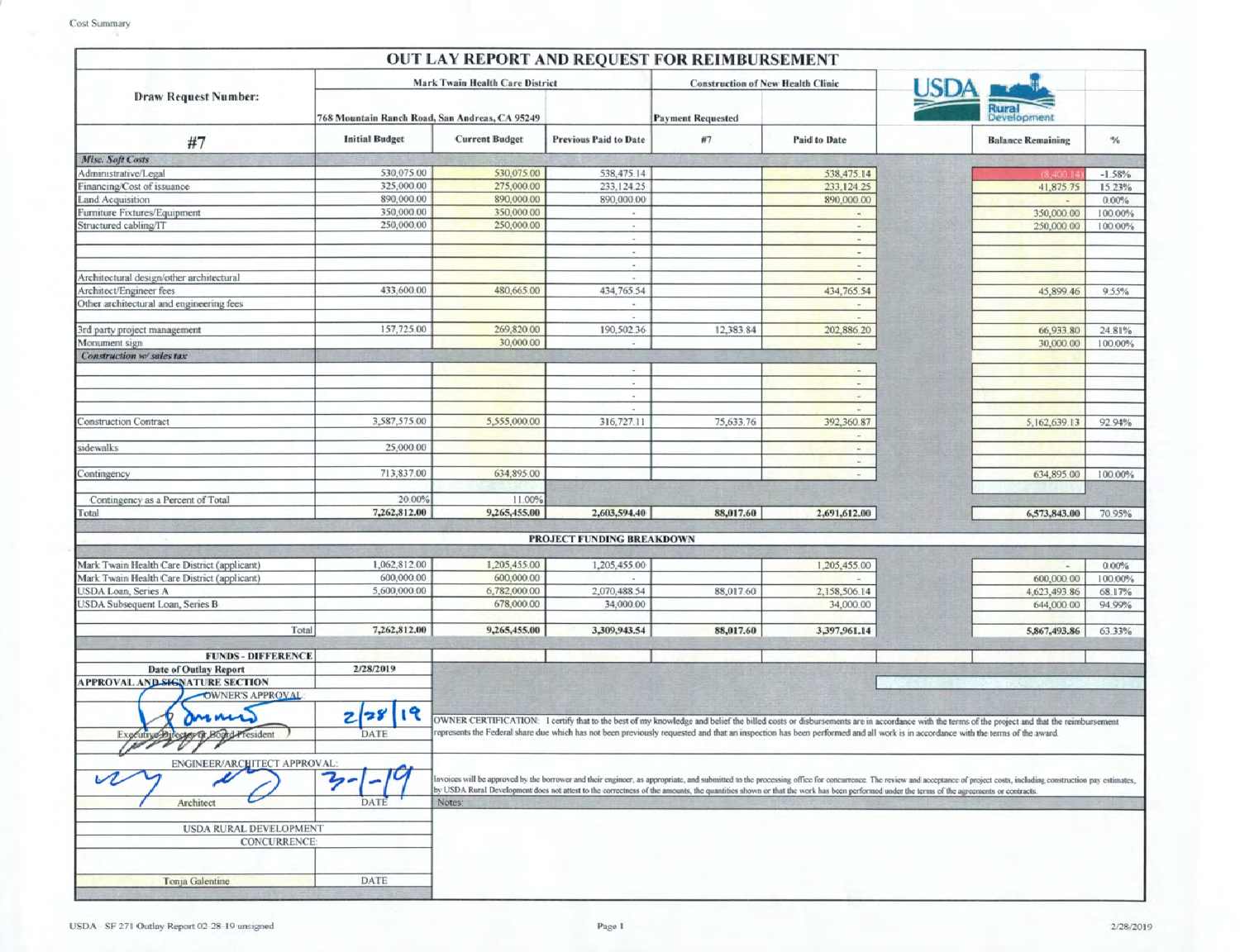

#### **Lori L. Hack, MBA**

#### **PRINCIPAL and CEO, SUBJECT MATTER EXPERT**

Lori Hack is CEO of Object Health, LLC, and is a nationally recognized expert in health care program development and evaluation. Having more than 25 years of managed care experience, Ms. Hack served as CEO of Alta Bates Medical Group negotiating shared services contracts with payers and providers for eight years. Most recently she has developed community-based care delivery organizations in the Bay Area and beyond using health information technology strategies and services. She has

#### **AREAS OF EXPERTISE**

- Managed Care CEO
- ACO Planning and Implementation
- Data Analysis and Evaluation
- Process Improvement and Analysis
- Health IT Planning
- Provider and Health Plan Contracting

prepared community clinics and providers for PCMH and ACO operations and certifications. Ms. Hack has experience with hospital and health plan operations and most recently on state level initiatives for clinical integration activities for EHR implementation, Business Intelligence Analysis and operational workflow planning and implementation. She has extensive experience in compliance, privacy and security of health information and payer and provider contracting. Finally, Ms. Hack has coordinated public and private sector boards, work groups and national conferences to successfully achieve milestones, deliverables using consensus driven coordination and techniques.

#### **EDUCATION**

M.B.A., University of Southern California, 1992 Bachelors of Arts, Psychology, University of California, 1985

#### **WORK HISTORY**

#### **RELEVANT EXPERIENCE**

**Object Health, Principal and CEO, 2007–Present.** Serves as principal and CEO of Object Health, a management consulting group that assists health care organizations and communities with leveraging health information to improve operational efficiencies and clinical health outcomes. Provides ACO and PCMH consulting, clinical integration consulting for large clinics, multi-specialty groups and hospitals. Provider strategic planning, grant support and operations for Blue Shield of CA grants. As Chair of the Board of the California eHealth Collaborative, supported local HIE implementation efforts at the County and regional level. Served as private sector liaison to the California Privacy and Security Advisory Board under the direction of California's Secretary of Health and Human Services. Previously served as lead consultant for privacy and security efforts for the Long Beach Health Network, which received a Federal grant to develop a HIE in the Greater Long Beach area. Currently she is advising the San Joaquin Community Health Information Exchange.

Object Health is also actively involved in the implementation of electronic health records through their work with CalHIPSO and HITEC LA, supporting more than 1100 Eligible Providers in achieving Meaningful Use Incentive funds.

Works with community clinics for the implementation of Patient Centered Medical Home and ACO preparations.

**CalRHIO, Interim CEO, 2005–2007.** Served as Interim CEO for the startup of the organization and as liaison to state and federal programs. Previously responsible for the development and implementation of the new 501(c)(3) organization, including all aspects of organization and board development, strategic planning, operations, budget and fundraising. Additionally, coordinated efforts on a statewide and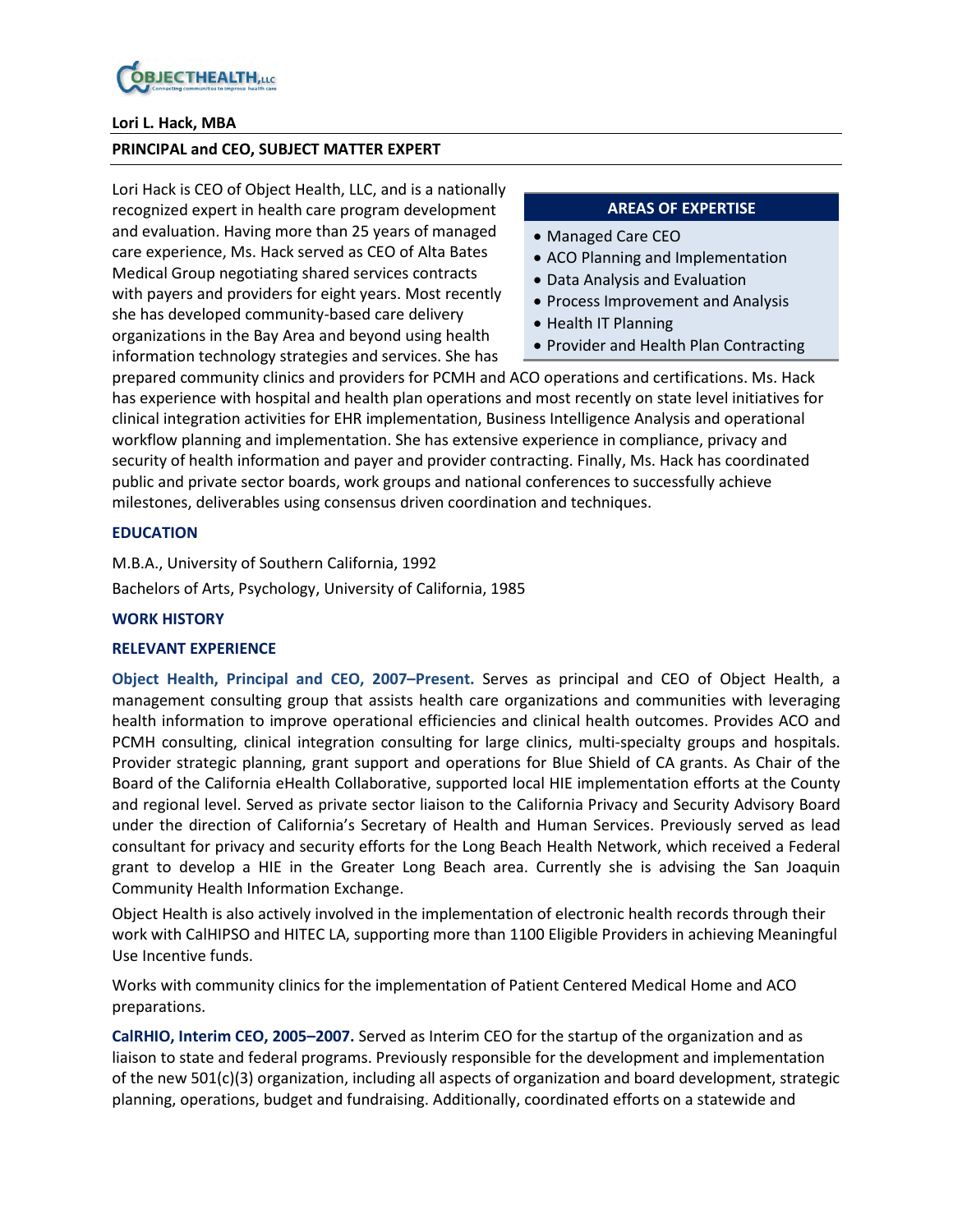

national basis with the leaders in health care IT to support the mission and achieve the goals of the organization. Developed a strategy to support health information exchange in California in conjunction with national efforts and communication of the vision and mission to stakeholders within the California as follows:

- Responsible for creating and supporting the vision, mission, and goals as a voting board member
- Developed stakeholder engagement process and support in the implementation of goals and objectives for CalRHIO
- Oversaw the development of the budget, start-up operations and all aspects of the legal and business development working in conjunction with the CFO, Business and Finance Committee and legal team
- Provided presentations for public information, government relations and consumers for fundraising, education and recruitment purposes
- Developed support through fundraising efforts either directly or indirectly from grants, state and federal funding, public and private donations
- Provided staff oversight for communications, project development, implementation, and stakeholder support.

**Health Technology Center, Executive Director, 2002- 2005.** Responsible for operations, fundraising, research, and Partnership support for not for profit 501c(3) technology research organization. Provided management of Partnership relations and development, research methodology and integrity, strategic planning and new product development.

**HSS, Inc, Vice President, Operations, 1999-2002** Provided executive management of operations, client installations, marketing and finances for physician reimbursement consulting and software programs for Hospitals, IPAs and Health plans. Utilized an ASP model software solution to health plans, medical groups and Hospitals, developed payment mechanisms in preparation for pay for performance programs.

**Alta Bates Medical Group, Executive Director, 1992-1999** As Executive Director of Alta Bates Medical Group, was responsible for the strategic planning, network expansion and operations of the organization. The IPA grew from an initial group of 120 physicians to over 800 with multiple partnerships and networks serving more than 120,000 capitated patients. Developed relationships with physicians, payors and delivery system leadership to advance the reputation and performance of the medical group.

- Assisted in the growth of the IPA from \$12 Million in annual revenue to \$77 Million
- **Provided strategic planning for contracting, compensation, finances, and network expansion for** physician group
- Work with vendors to support early adoption of electronic medical record in physician offices
- Negotiated payer, provider and MSO contract on behalf of IPA physicians, enhancing revenue by 20%
- **Promoted IPA to top rated group in the state for service and clinical quality, improved financial** performance in less than two years
- Responsible for all aspects of IPA operations growing from 25 to 150 employees
- Coordinated the merger of operations to the EBMN and application for a Knox-Keene license until Sutter Connect was available for use by the IPA.